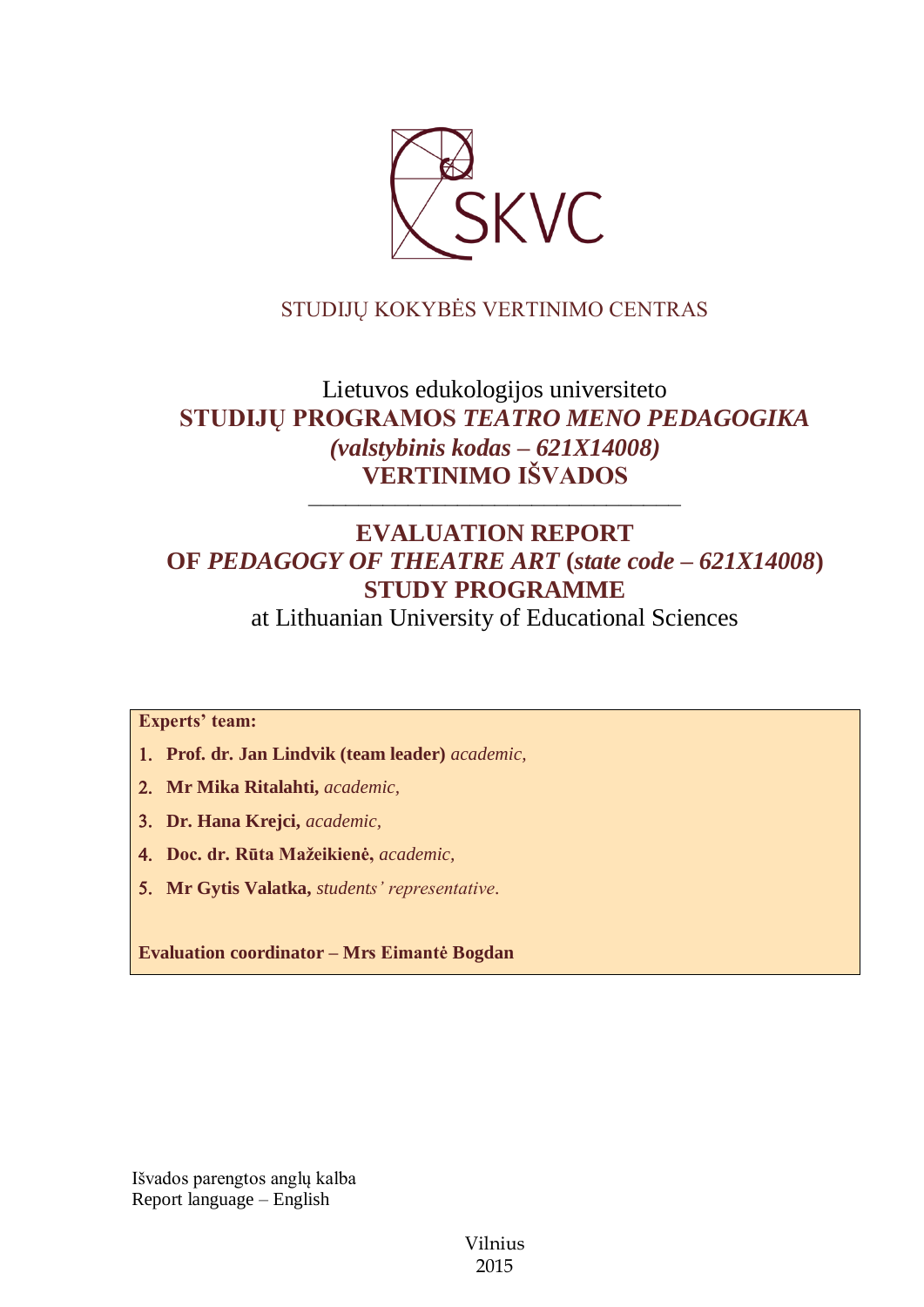| Studijų programos pavadinimas                           | Teatro meno pedagogika         |
|---------------------------------------------------------|--------------------------------|
| Valstybinis kodas                                       | 621X14008                      |
| Studijų sritis                                          | Socialiniai mokslai            |
| Studijų kryptis                                         | Pedagogika                     |
| Studijų programos rūšis                                 | Universitetinės studijos       |
| Studijų pakopa                                          | antroji                        |
| Studijų forma (trukmė metais)                           | Nuolatinė (2)                  |
| Studijų programos apimtis kreditais                     | 120                            |
| Suteikiamas laipsnis ir (ar) profesinė<br>kvalifikacija | Meno pedagogikos magistras     |
| Studijų programos įregistravimo data                    | 2012-06-15, Isakymo Nr. SV6-22 |

# **DUOMENYS APIE ĮVERTINTĄ PROGRAMĄ**

# **INFORMATION ON EVALUATED STUDY PROGRAMME**

–––––––––––––––––––––––––––––––

| Title of the study programme.                          | <b>Pedagogy of Theatre Art</b>  |
|--------------------------------------------------------|---------------------------------|
| State code                                             | 621X14008                       |
| Study area                                             | <b>Social Sciences</b>          |
| Study field                                            | Teachers training               |
| Type of the study programme                            | University studies              |
| Study cycle                                            | second                          |
| Study mode (length in years)                           | Full-time (2)                   |
| Volume of the study programme in credits               | 120                             |
| Degree and (or) professional qualifications<br>awarded | Master of Arts Teacher Training |
| Date of registration of the study programme            | 15-06-2012, Order No. SV6-22    |

© Studijų kokybės vertinimo centras

The Centre for Quality Assessment in Higher Education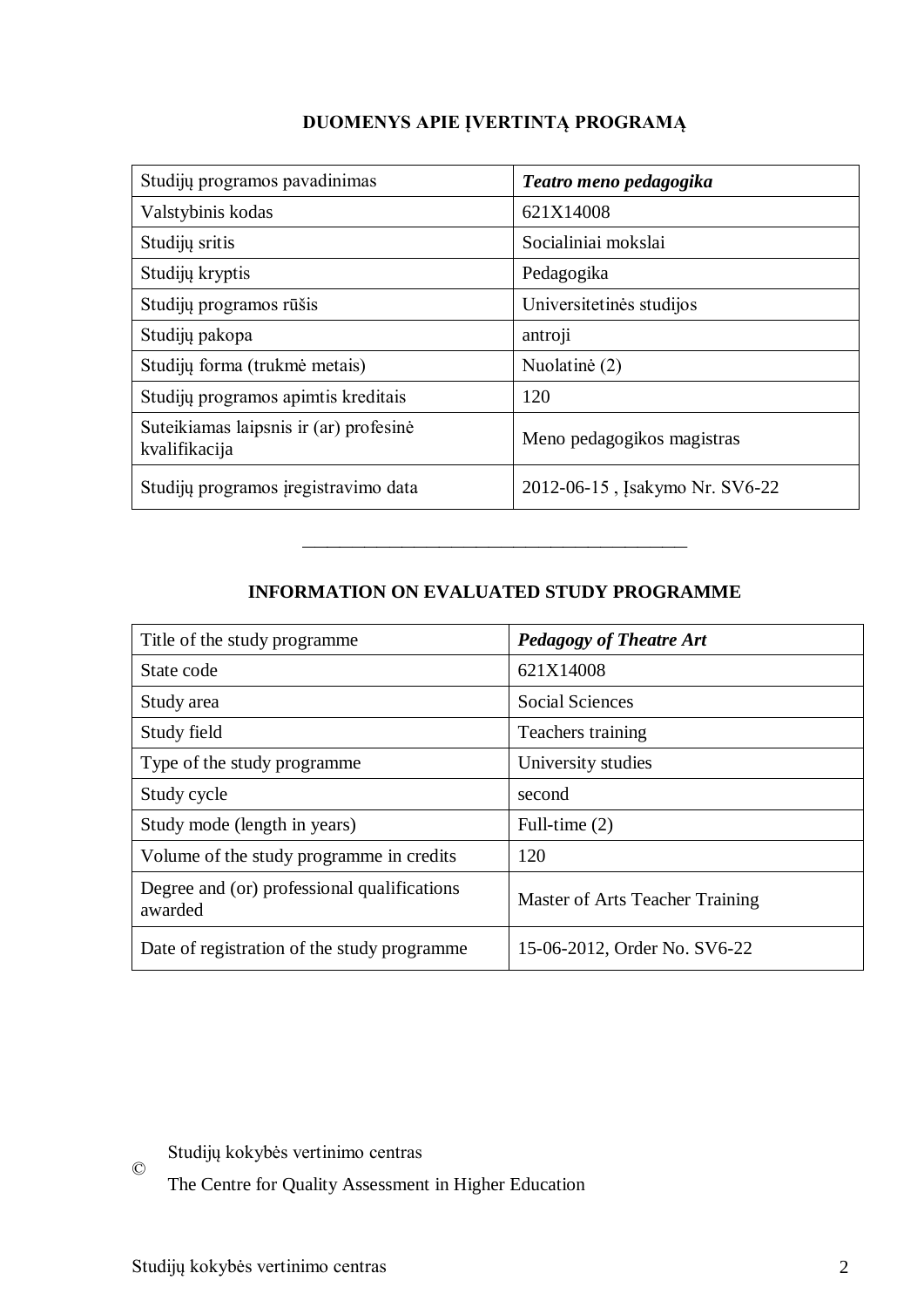# **CONTENTS**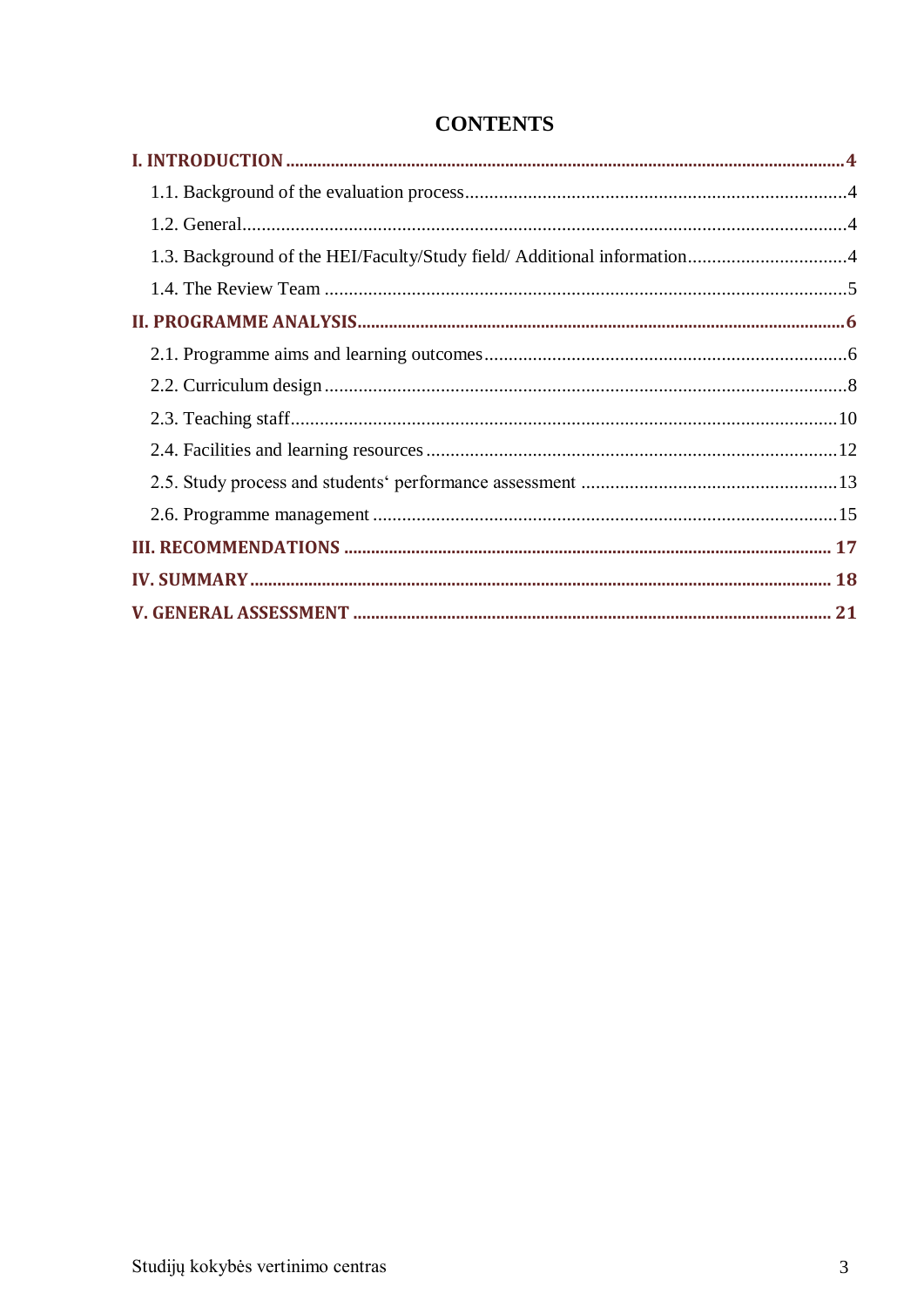#### <span id="page-3-0"></span>**I. INTRODUCTION**

#### <span id="page-3-1"></span>*1.1. Background of the evaluation process*

The evaluation of on-going study programmes is based on the **Methodology for evaluation of Higher Education study programmes,** approved by Order No 1-01-162 of 20 December 2010 of the Director of the Centre for Quality Assessment in Higher Education (hereafter – SKVC).

The evaluation is intended to help higher education institutions to constantly improve their study programmes and to inform the public about the quality of studies.

The evaluation process consists of the main following stages: *1) self-evaluation and selfevaluation report prepared by Higher Education Institution (hereafter – HEI); 2) visit of the review team at the higher education institution; 3) production of the evaluation report by the review team and its publication; 4) follow-up activities.* 

On the basis of external evaluation report of the study programme SKVC takes a decision to accredit study programme either for 6 years or for 3 years. If the programme evaluation is negative such a programme is not accredited.

The programme is **accredited for 6 years** if all evaluation areas are evaluated as "very good" (4 points) or "good" (3 points).

The programme is **accredited for 3 years** if none of the areas was evaluated as "unsatisfactory" (1 point) and at least one evaluation area was evaluated as "satisfactory" (2 points).

The programme **is not accredited** if at least one of evaluation areas was evaluated as "unsatisfactory" (1 point).

### <span id="page-3-2"></span>*1.2. General*

The Application documentation submitted by the HEI follows the outline recommended by the SKVC. Along with the self-evaluation report and annexes, the following additional documents have been provided by the HEI before, during and/or after the site-visit:

| No. | Name of the document   |  |
|-----|------------------------|--|
|     | Papers of Final Thesis |  |
|     |                        |  |

#### <span id="page-3-3"></span>*1.3. Background of the HEI/Faculty/Study field/ Additional information*

Lithuanian University of Educational Sciences (hereinafter also LEU) is the biggest teacher training institution in Lithuania. The mission of the university is "the creation and dissemination of Society's education based on Philosophy of modern education and the newest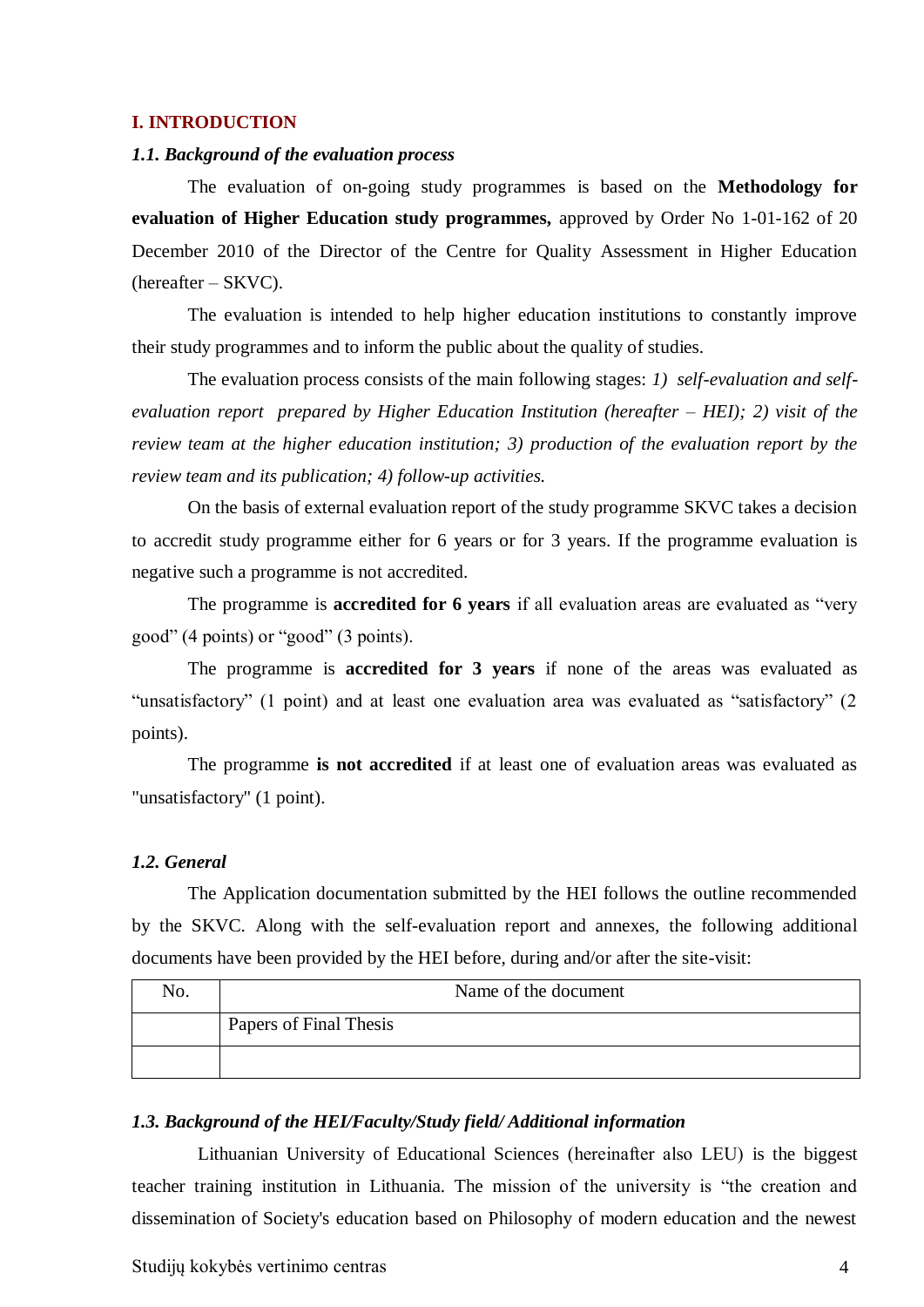scientific knowledge. The university is aiming to solidify its exceptional place in the Lithuanian and European Higher Education Area as a University of Educational nature in studies, research and practice." (https://leu.lt/en/about\_university/mission-and-vision.html)

The university is comprised of seven faculties (Education, Science and Technology, History, Lithuanian Philology, Philology, Social Education, Sports and Health Education) and one institute (Professional Competence Development Institute). Nowadays more than 6.000 students are studying there. Academic staff consists of 552 members: 84 professors (doctors and habilitated doctors), 216 associate professors (doctors) and 252 lecturers and assistant lecturers.

The evaluated Master Study Programme Pedagogy of Theatre Art is based at the Faculty of Education which was established as a Faculty of Education and Psychology in 1990 and has existed as a single Faculty of Education since 2011. It is the only Study Programme targeted at training of theatre art teachers – masters in Lithuania. History of the Study Programme is not long. It was launched under the Department of Arts Education in 2012, first two students graduated from the Study Programme in 2014. Regarding the period of existence, the Study Programme has not been assessed yet.

On Tuesday 12 May 2015 – following the analysis of the Pedagogy of Theatre Art programme's Self-Evaluation Report (hereafter also SER) and the preparation of Preliminary Report – the Review Team (hereafter called the RT) visited the Department of Arts Education at the Faculty of Education at LEU. The visit to the Department of Arts Education at LEU involved meetings with the following groups: senior management and staff of the faculty; staff responsible for preparation of the SER; teaching staff; students of the programme; alumni and social partners. The review team also had the opportunity to visit the Department's facilities and learning resources, and to familiarize with students' examination material, course and final papers (thesis). The RT would like to thank everyone involved in organizing the event and participating in the meetings. After the visit, the review team discussed and agreed upon the content of the report, which represents the consensual view of the review team.

#### <span id="page-4-0"></span>*1.4. The Review Team*

The review team (RT) was completed according to *Description of experts' recruitment*, approved by order No. 1-01-151 of Acting Director of the Centre for Quality Assessment in Higher Education. The Review Visit to HEI was conducted on Tuesday May 12<sup>th.</sup>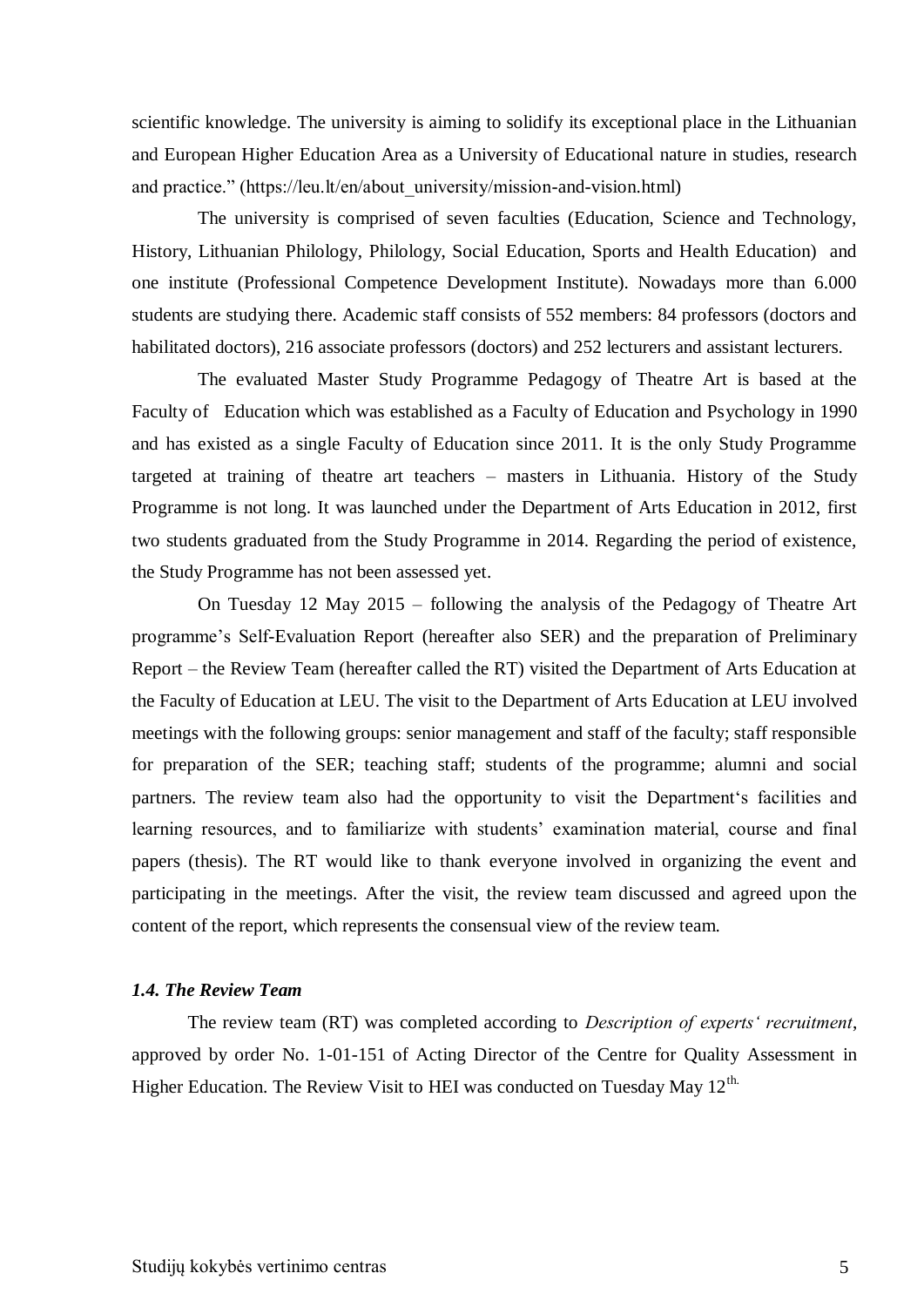- 1. **Prof. dr. Jan Lindvik (team leader)** *Professor at Norwegian Film School, Norway.*
- *2.* **Mr. Mika Ritalahti,** *former Head of the department at Aalto University, School of Art and Design, Department of Film and Scenography; producer / managing director at Silva Mysterium, Finland.*
- 3. **Dr. Hana Krejci,** *Assistant Professor of Theatre management and stage technology and management department, Theatre Faculty at Janáček Academy of Music and Performing Arts in Brno, Czech Republic.*
- *4.* **Doc. dr. Rūta Mažeikienė,** *Associate professor of Theatre Studies Department, Vice-dean of the Faculty of Arts at Vytautas Magnus University, Lithuania.*
- 5. **Mr Gytis Valatka,** *doctoral student at Vilnius University study programme Historical Sociology, Lithuania*.

### <span id="page-5-0"></span>**II. PROGRAMME ANALYSIS**

#### <span id="page-5-1"></span>*2.1. Programme aims and learning outcomes*

The Master Study Programme Pedagogy of Theatre Art (hereafter called the Study Programme) is one of fifteen study programmes in Social Sciences taught at the LEU and the only second cycle study programme of its type in Lithuania. Launching the Study Programme in 2012 came as a result from several impulses which are reflected in the aim of the programme: to train Masters in Theatre and Drama Education - theatre art teachers who are employable in different types of education and cultural institutions and/or within interdisciplinary art projects.

There are clearly specified needs of the professional field and labour market for a programme of this type and qualification: to raise general knowledge of people working as theatre and drama teachers both at formal and informal schools of all levels; to change the way how theatre education is understood and realized - focus more on the process than the result; to full-fill the demand for experts who are able to carry out research in the sphere of theatre education. Even the Master's degree is not obligatory for pedagogical work in Lithuania; there is a proved interest of undergraduates to apply for the Study Programme, especially from the professional development motives.

The individuals with first cycle education in theatre, film or theatre pedagogy can apply for the Study Programme. As the RT noted from the visit the character of applicants, artists on one hand and pedagogues on the other hand, originates the particularity of the Study Programme and brings added value to the studies in the way that students from artistic and pedagogical fields enrich one another. The boundary between bachelor study programmes and the Master Study Programme Pedagogy of Theatre Art is evident. While bachelor studies are focused primarily on general competences and practical skills, the Master Study Programme emphasises theatre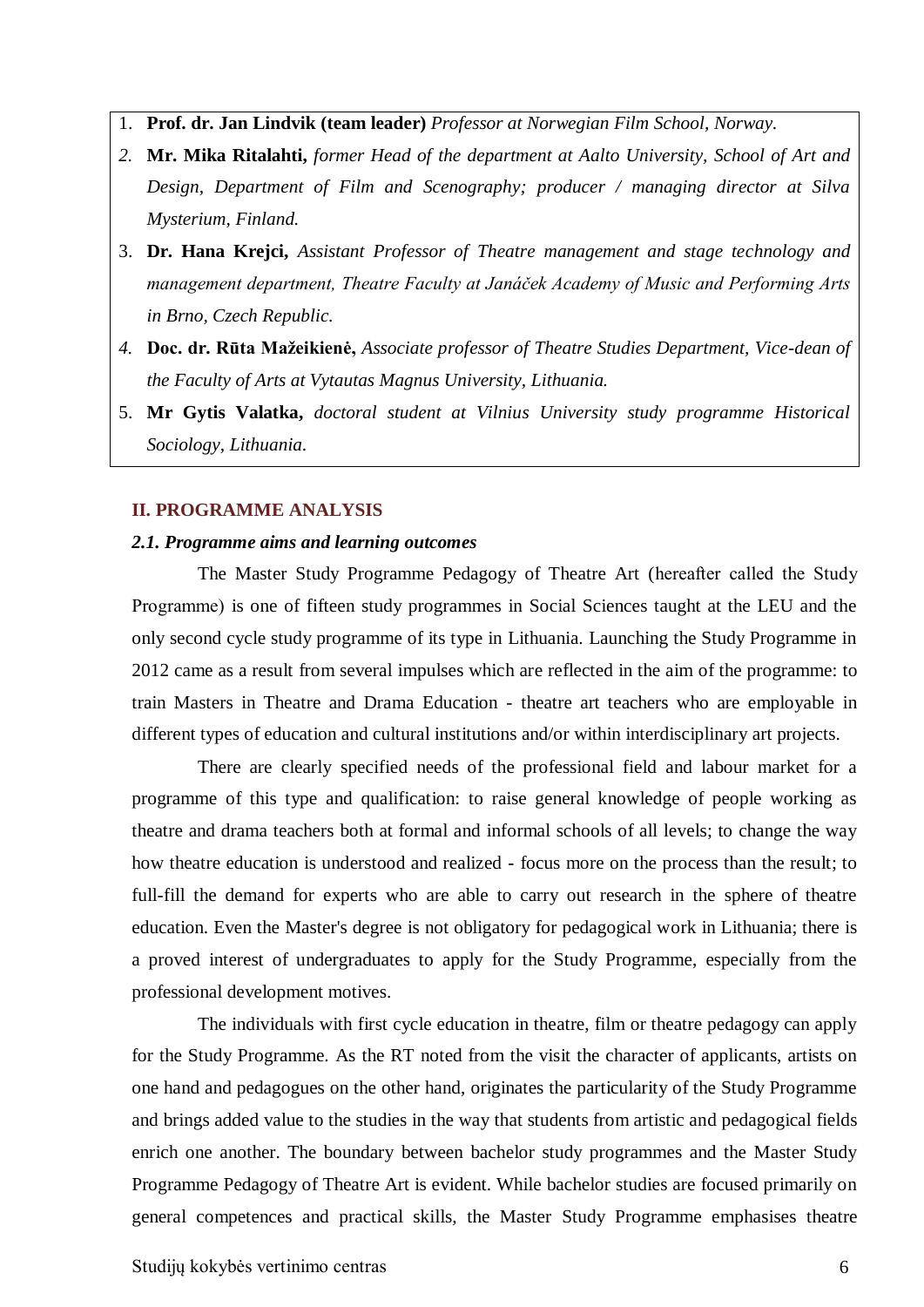research and methodology of research and education and therefore also opens the door to third cycle education for alumni interested, as staff responsible for SER, teachers and students confirmed at the site visit.

The programme aims and learning outcomes comply with relevant national and international requirements and qualifications frameworks. Four aims of the Study Programme are linked with eleven intended learning outcomes and subsequent study subjects and areas of professional activity. Connection among aims of the Study Programme, intended learning outcomes, study subjects and areas of professional activity is clear and well described. Also graduates profile is clearly defined.

Regarding the short history of the Study Programme and the number of up to now graduates it is impossible to evaluate the programme's ability to reach the above-mentioned aims and intended learning outcomes from the long-term point of view. However, general satisfaction with the Study Programme, its structure, content and results dominated when students, alumni and social partners were interviewed.

Information about the Study Programme, e. g. aims, intended learning outcomes and the admission rules, is publicly accessible. It is available at websites of the LEU (www.leu.lt) and at events organised by the university (Study Fair, Open Door Days). People interested can also contact the Department of Arts Education individually by e-mail and phone. The information on the Internet is available in Lithuanian and in English.

#### **Strengths:**

- The only Master Study Programme focused on Pedagogy of Theatre Art in Lithuania.
- The Study Programme is based on clearly specified needs of the professional field and labour market.
- Connection between aims of the Study Programme, intended learning outcomes, study subjects and areas of professional activity is clear and well described.

## **Weaknesses:**

- Students who did not study pedagogical BA study programme have to acquire teachers' qualification independently. The Study Programme does not include any pedagogical course the completing of which would entitle students to teach at formal educational institutions.
- There is a need to promote the Study Programme widely in national and international environment to attract potential students and increase the number of applicants.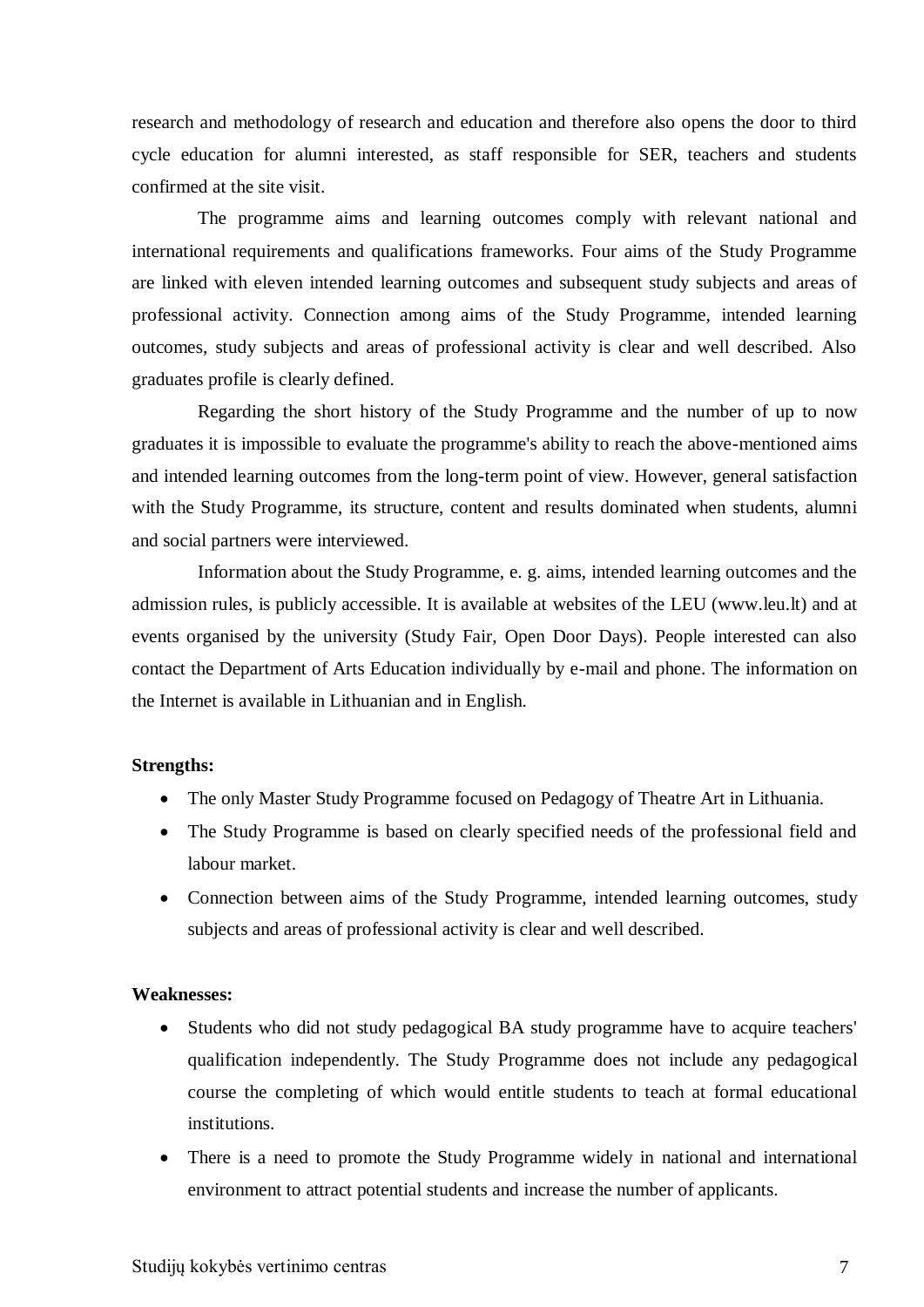#### <span id="page-7-0"></span>*2.2. Curriculum design*

The curriculum design meets the legal requirements for Master's studies programmes according to Lithuanian national regulations in semesters and in the volume of the programme (120 ECTS, duration 2 years; requirement 90-120 ECTS) and in the volume of subjects of the study field (requirement not less than 60 ECTS).

The programme is composed of subjects (6 - 24 ECTS; 17 subjects in total, included alternatively optional ones) and number of subjects is at maximum 5 in each semester (requirement not more than 5 subjects during one semester). The subjects are organized evenly over the study semesters, 30 ECTS in each semester. Each subject is finalised with an examination (requirement: to complete each subject with examination or credit for the student's independent project). All subjects in the study programme belong to study subjects of the major study field. Obligatory subjects are supplemented by optional study subjects of the total volume of 14 ECTS. Students can choose one of two optional study subjects in the  $2<sup>nd</sup>$  semester and one of two optional study subjects in the  $3<sup>rd</sup>$  semester. As the RT learned from the site visit, students would appreciate more interesting subjects of free choice. At the moment they can choose Psychodrama in Education or Development of Ideas in Arts Education in the 2<sup>nd</sup> semester and Contemporary Pedagogy and Andragogy or Arts Ontology and Education in the 3<sup>rd</sup> semester. Subjects are internally interconnected – the subjects taught in semesters 2, 3 and 4 follow the subjects taught at the beginning of the studies; they are not repetitive.

The content of subjects reflects the latest achievements in the field. Already in the first semester students are lead to understand conceptual changes and trends in cultural studies and education deeply. Students are not in a role of people who only listen. Teaching is performed not only as lecturing, but the programme encourages students to search their own innovative solutions when practically realizing educational and artistic activities.

The volume of academic credits related to writing the Master Paper is 30 ECTS (requirement: no less than 30). Work on the Master Papers is included in three subjects each in one of the last three semesters and starts in the second semester already. Master Papers are based on independent applied research (83 % of self-dependent work in the fourth semester is given over to writing the Master Paper) and play a role of integration element among subjects (students write their papers as a part of their future Master thesis). Some students would appreciate more practical oriented Final Thesis but the research-oriented character of final thesis corresponds to the level of Master studies.

Volume of self-dependent studies is four times higher than contact work (requirement not less than 30% of the volume of every study subject). This fact brings related advantages and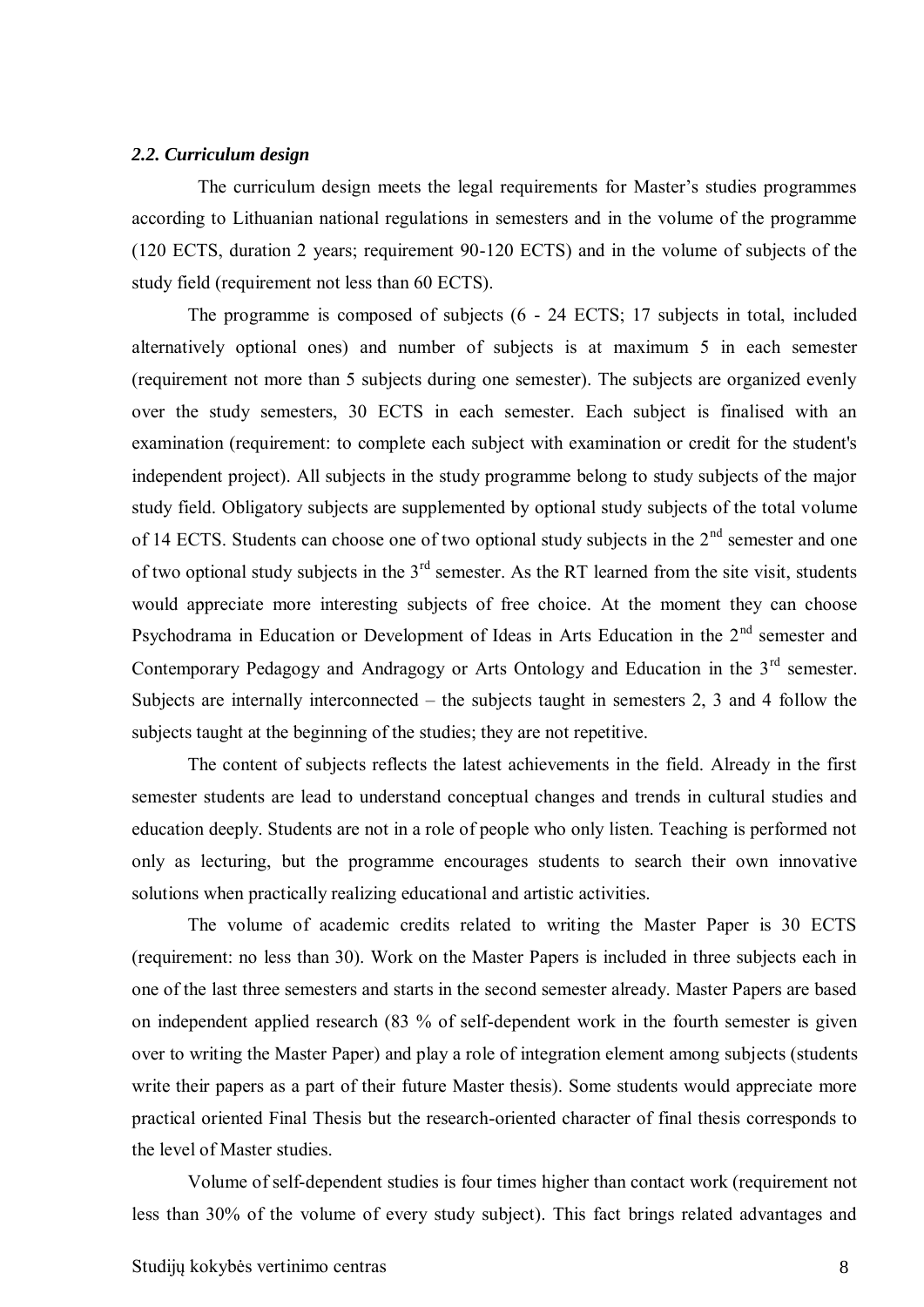disadvantages. Students attending the Study Programme are able to have work besides the studies. Most students take that advantage. At school they work on their own assignments, relevant to their personal focus and present or future activities, and teachers counsel them. The high number of self-dependent work is appreciated by students. Even the number of contact hours is not considerable high, the involvement of teachers in individual consultation offsets this fact.

Forms of contact work include lectures, seminars, practical classes and consultations. Individual study work comprises of self-dependent assignments, scientific research work, studying of scientific literature and writing the Master Paper. Study methods used in individual subjects are diverse and reflect the aims of the study programme and its learning outcomes. As the RT learned from the site visit, also students are satisfied with methods teachers use in their classes.

The weak point is the existing e-learning which is of the basic level as the staff responsible for the SER confirmed at the site visit. Regarding the high number of self-dependent study work, development of virtual learning environment suggested in the SER seems to be a very good idea.

The scope of the programme is sufficient to ensure the learning outcomes within the given timeframe. As a Master's degree programme, the Pedagogy of Theatre Art focuses on research in the field concerned, helps to systematize the knowledge in arts, education and psychology and aims to train theatre art teachers who are able not only to teach, but also to bring changes into understanding of theatre education. In social partners/employers' opinion this is really important.

### **Strengths:**

- The scope of the Study Programme is sufficient to ensure the learning outcomes within the given timeframe.
- Subjects are internally interconnected, not repetitive. Their content reflects the latest achievement in the field.
- Study methods used in individual subjects are diverse and reflect the aims of the study programme and its learning outcomes.
- Considerable volume of self-dependent studies enables students to work and bring their practical experience and knowledge to the Study Programme, fellow students and teachers.
- Students are encouraged to search their own innovative solutions when practically realizing educational and artistic activities.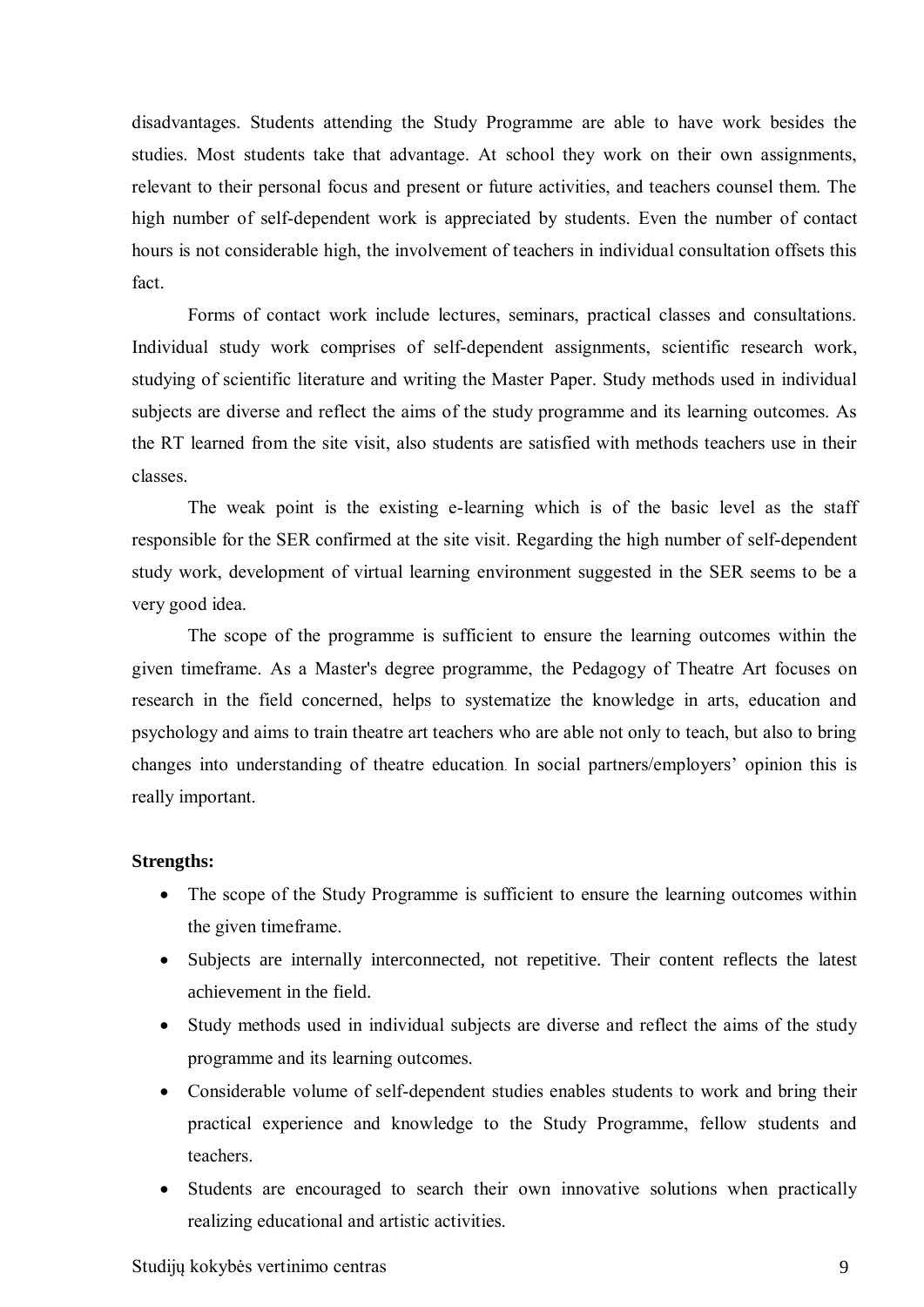#### **Weaknesses:**

- Regarding the high number of self-dependent work, virtual learning environment is not at appropriate level.
- The number of elective subjects is limited. The content of these subjects is a matter of discussion.

### <span id="page-9-0"></span>*2.3. Teaching staff*

Team of teachers delivering the Study Programme Pedagogy of Theatre Art meets the legal requirements for Master's studies programmes according to Lithuanian national regulations. The programme is delivered by 4 professors, 7 associated professors, 1 doctor of sciences and 2 lecturers.

No less than 80 % of the teaching staff has advanced degree. 29 % of the volume of the study programme is taught by professors (requirement no less than 20 % of the subjects in the main field are taught by full professors). Regarding the number of subjects taught in the Study Programme - 17 subjects included optional ones, the number of teachers ensures the diversity needed.

The age structure of the teaching staff is balanced. 3 teachers:  $30 - 40$  years old; 3 teachers:  $41 - 50$  years old; 5 teachers:  $51 - 60$  years old; 2 teachers:  $61 - 70$  years old. The pedagogical experience of two thirds of the teaching staff is longer than ten years. 3 teachers – work experience over 30 years; 3 teachers – from 21 to 30 years; 3 teachers – from 11 to 20 years; 4 teachers – up to 10 years. There has not been any staff turnover since the study programme was implemented in 2012.

Teachers are active both in research and arts in the fields related to the Study Programme. The variety of their activities is wide. Teachers participate at national and international scientific conferences, as well as research and artistic projects. They attend study visits in Lithuania and abroad. They are involved in educational activities for teachers and artists teaching art and in various research and arts popularisation activities. Working at theatres and film, membership and active involvement in various research institutions and organisations and publishing books belong to other activities realized by the teachers of the Study Programme. The ratio between number of teachers and number of the most significant artistic and scientific activities (120) articles, textbooks, methodological publications and aids, roles in theatre and films from 2010 to 2014) is positive.

There are well known and recognized artists among the teachers. Five teachers participate in training of doctors of science. Most of teachers speak Russian and English at advanced level. The participation of teachers in the academic exchange programmes is not very high. During the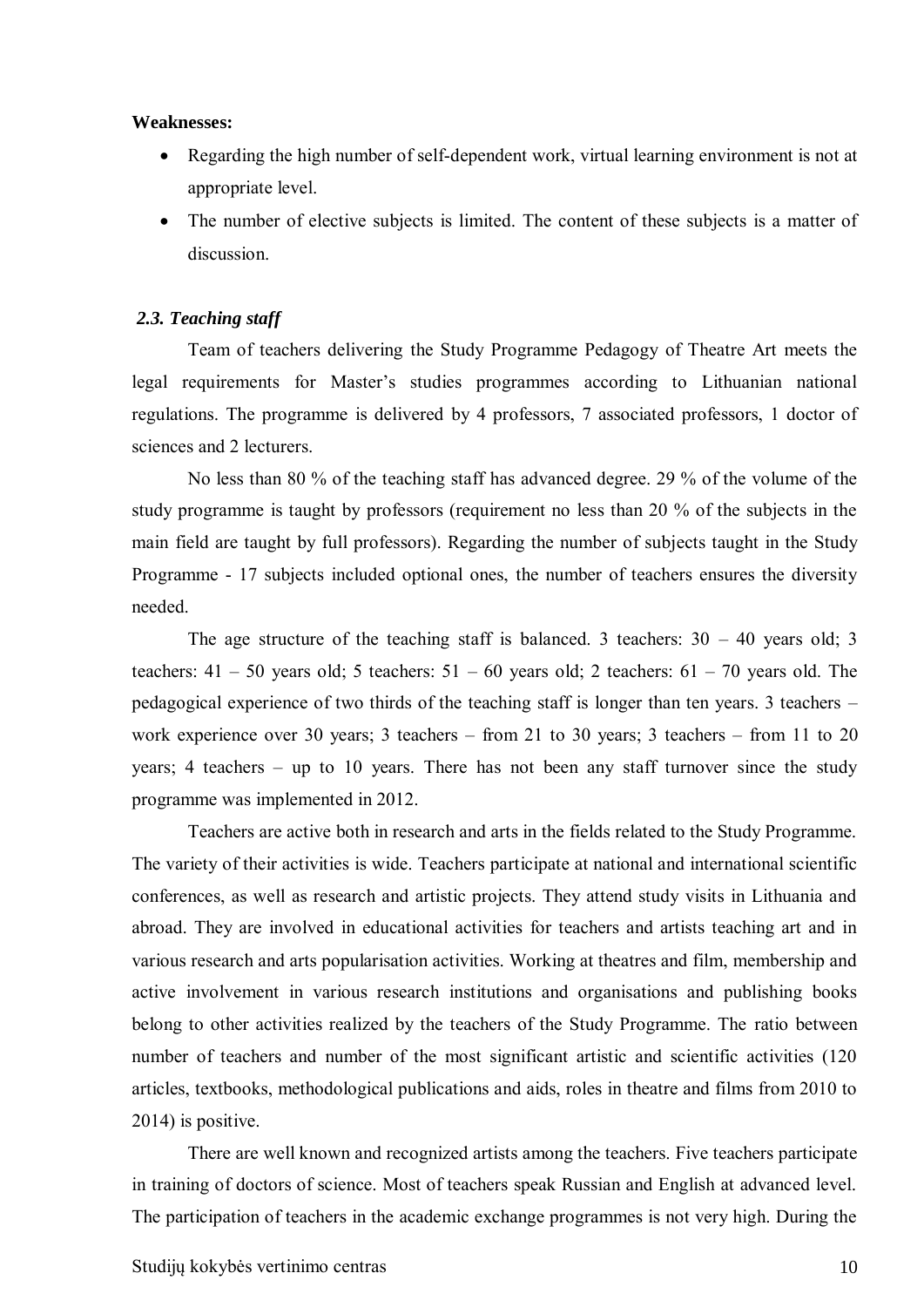period of assessment four teachers attended some type of exchange programmes. The number of foreign guests-tutors coming to teach at the department within academic exchange programmes was detected as low. At meetings with students they expressed their need for having more guests-tutors as this could compensate for their limitations in going abroad themselves.

The teaching load of the academic staff in the Study Programme meets the recommendations of the Minister of Education and Science and internal regulations of the LEU (work load cannot exceed 36 hours per week). The volume of contact work of teachers is 720 hours on average, i. e. 72 hours per month and 18 hours per week. Contact work includes lectures, seminars and individual consultations. The rest of time is devoted to professional development, organisational work and research/artistic activities. The high number of selfdependent studies requires increased time devoted to email consultations which have to be taken into account as well.

Allocation of hours to each of the activity included in the workload is the question of annual workload plan. Professional development of teaching staff is defined in perspective plans of teachers. The department supports teachers to take part at training, events of professional development and study visits by distribution of relevant information, covering necessary costs (if possible) and encouraging teachers to share their newly gained knowledge with their colleagues and students.

The atmosphere between teachers and students is open and friendly. At the site visit both parties confirmed that relation between teachers and students is based on partnership. Students are satisfied with qualification of teachers and their approach to students. Some students told the RT that they felt they were treated as colleagues.

### **Strengths:**

- High-qualified teachers who are active in scientific, artistic, project and educational activities directly related with the Study Programme.
- Most of teachers are full-time and their number ensures needed diversity. The age structure is balanced.
- The department supports teachers to take part at training, events of professional development and study visits.
- The atmosphere between teachers and students is open and friendly. Teachers consider students as their partners.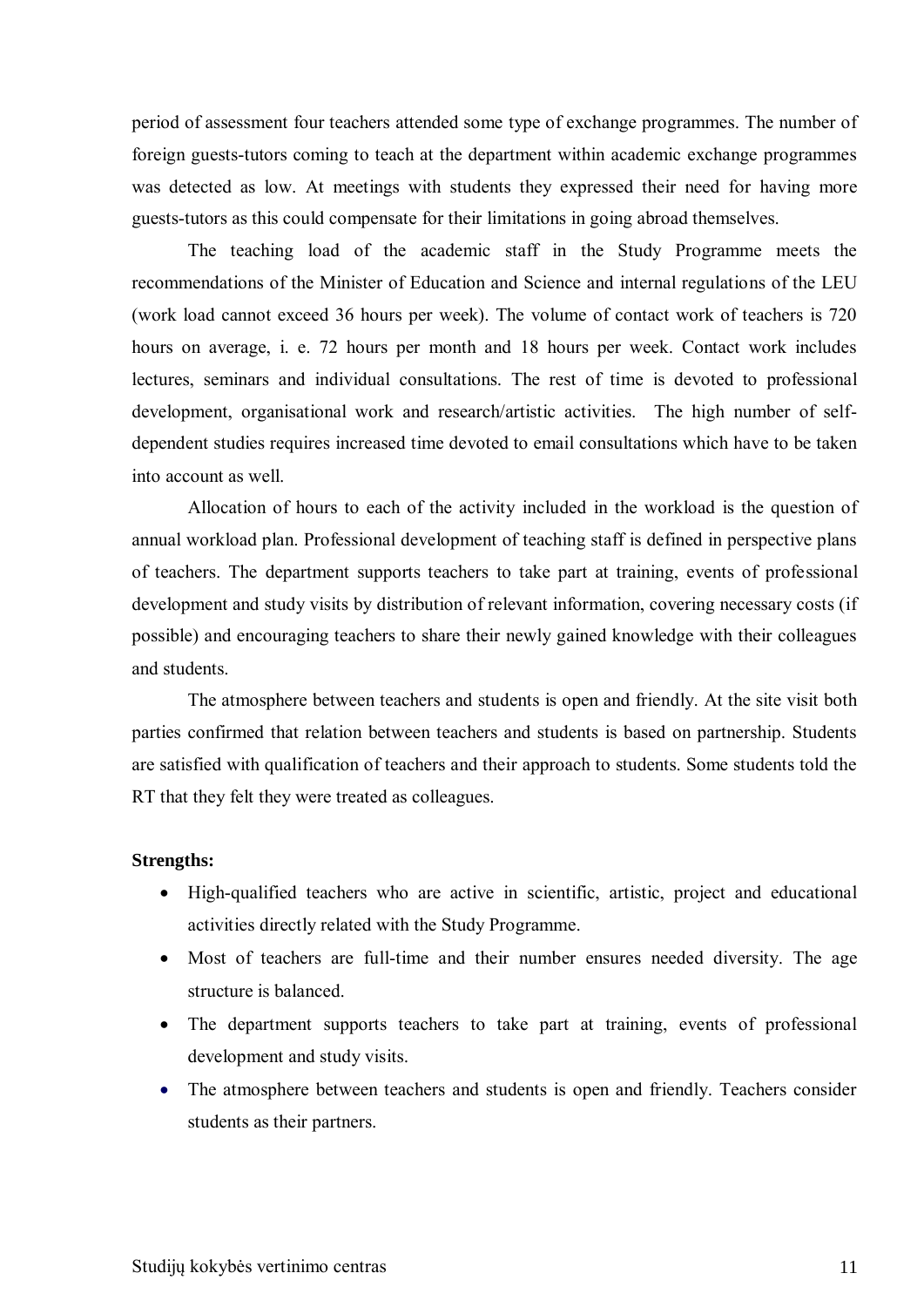#### **Weaknesses:**

- Participation of teachers in academic exchange programmes is not very high.
- The number of foreign guest-tutors and lecturers coming to teach at the department within academic exchange programmes is low.

## <span id="page-11-0"></span>*2.4. Facilities and learning resources*

Classrooms of the Faculty of Education are used for lectures and practical classes of the Study Programme. Eight of them are mainly dedicated to Study Programme. The standard of the classrooms is very good - all of them have been renovated and technically well equipped. Students can use chosen classrooms in the evening and (if necessary) at weekends as well. Regarding the amount of self-dependent work, this is a big advantage. Teachers and students have a well-equipped room used for performances at their disposal. Up to 30 spectators can visit performances given at this room. Equipment of the room is appropriate for practical classes. Study space and technical facilities are adequate for the programme needs and aid to achieve learning outcomes of the Study Programme.

Students have access to a wide range of learning resources. Lithuanian and foreign literature necessary for their study field, teaching videos, audio materials, textbooks and practice books, periodicals, foreign periodical publications, databases etc. are available at several places – at the newly established Resource Centre of Arts Education, in the Methodological Study Room of Pedagogy and at the Library of Lithuanian University of Education Sciences. They can also approach databases related to their study programme electronically. The department of the Study Programme has an opportunity to order up-to-date publications necessary for implementation of the programme via the LEU Library Electronic Database of Book Ordering and Analysis.

The Wi-Fi system and software designated for the Study Programme purposes (e.g. for research data processing) are available to students and teachers. Software and hardware are periodically updated. When talking to teachers at the site visit, the RT was told that they were satisfied with the programme's facilities, technical equipment and learning resources. The same for the students.

## **Strengths:**

- All of the classrooms utilized by the Study Programme have been renovated and technically equipped. The premises are adequate for the provision of the Study Programme.
- Students and teachers have access to a wide range of learning resources. Software and hardware needed is available to them as well.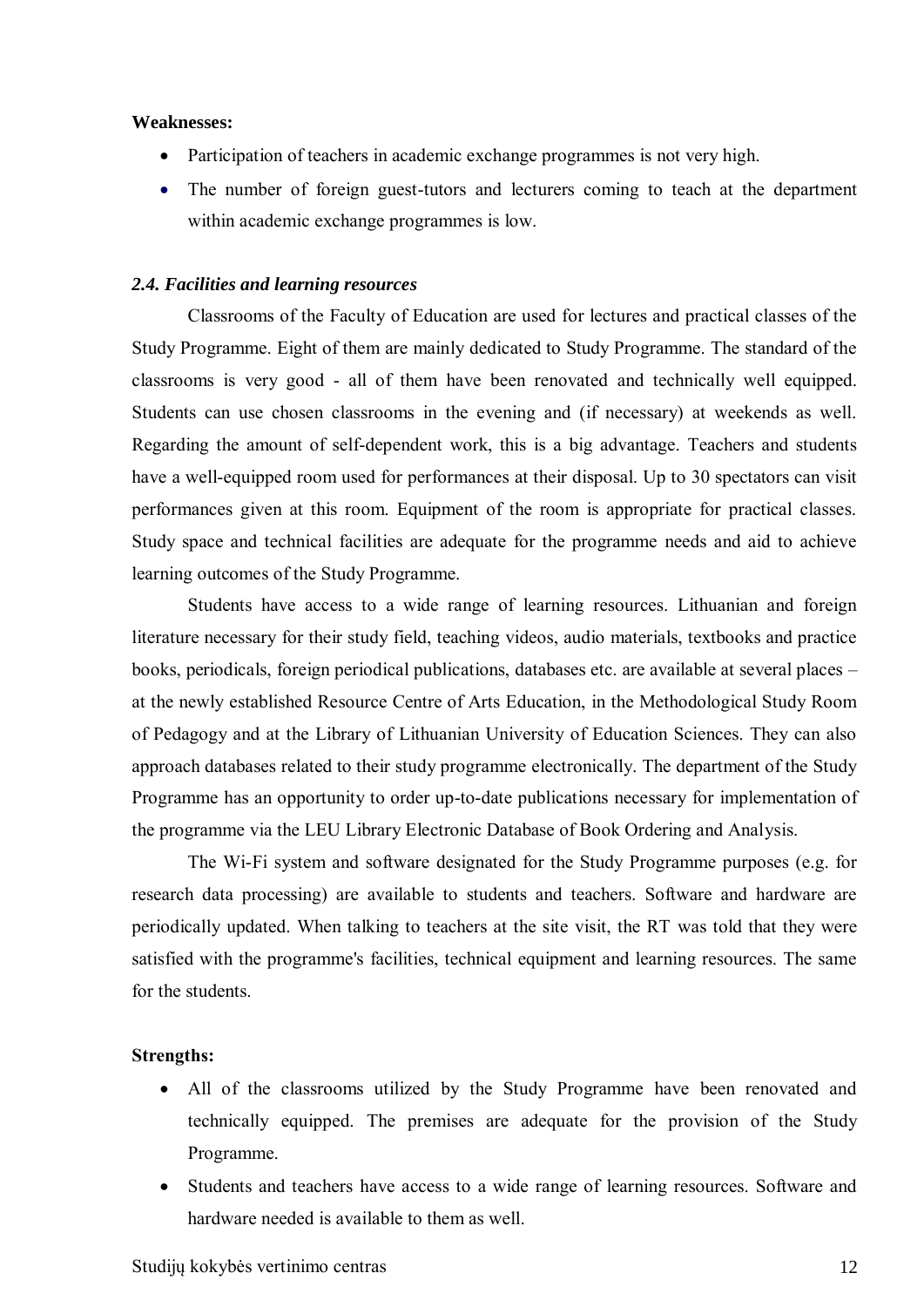#### **Weaknesses:**

- The level of existing e-learning (as mentioned before).
- The library is not to the full satisfaction yet, but a new Library is under construction and will most truly solve this problem.

### <span id="page-12-0"></span>*2.5. Study process and students' performance assessment*

Individuals with first cycle university education in art studies in the field of theatre/film or in studies related to pedagogy may be admitted to the Study Programme. Admission process is based on a competitive mark which consists of weighted coefficient of selected marks from the diploma supplement, included the average of mark of the final examination and/or Bachelor paper. Talent is not tested within the admission process. As representatives of senior management and staff of the faculty mentioned within the site visit, talent is usually tested at Bachelor level. Admission requirements correspond with needs of the Study Programme.

It is difficult to evaluate long term trends in the admission process due to short existence of the Study Programme. Number of applicants is very small (7 applicants in 2012 and 2013, 10 applicants in 2014). Also the ratio of applicants and admitted students is poor, especially in 2012 when all 7 applicants were admitted. In 2013 and 2014 there were 5 students admitted each year.

Students are admitted to state-financed and non-financed places. Number of statefinanced places is defined by the Government and distributed to universities by the Ministry of Education and Science every year. Last three years number of state-funded places ranged from four to five.

Number of graduates up to now is therefore small. Only 2 students of 7 admitted in 2012 successfully finished their studies in 2014. Reasons why students drop out the studies are mainly related to personal and financial issues. The department is familiar with individual reasons upon which students interrupt their studies.

International student mobility is one of the programme weaknesses. Since the beginning of the Study Programme no student has gone abroad and no student mobility programme has been implemented. The RT noted a clear will from students to take part in exchange. But since many of them work alongside the studies, this possibility has not been used. Also representatives of senior management and staff of the faculty mentioned they tried to motivate students to go abroad but due to their working commitment it proved to be very difficult. To sum up, students have opportunity to participate in mobility programmes (the department has signed bilateral agreements with five foreign higher education institutions so far) however their employment poses a significant obstacle.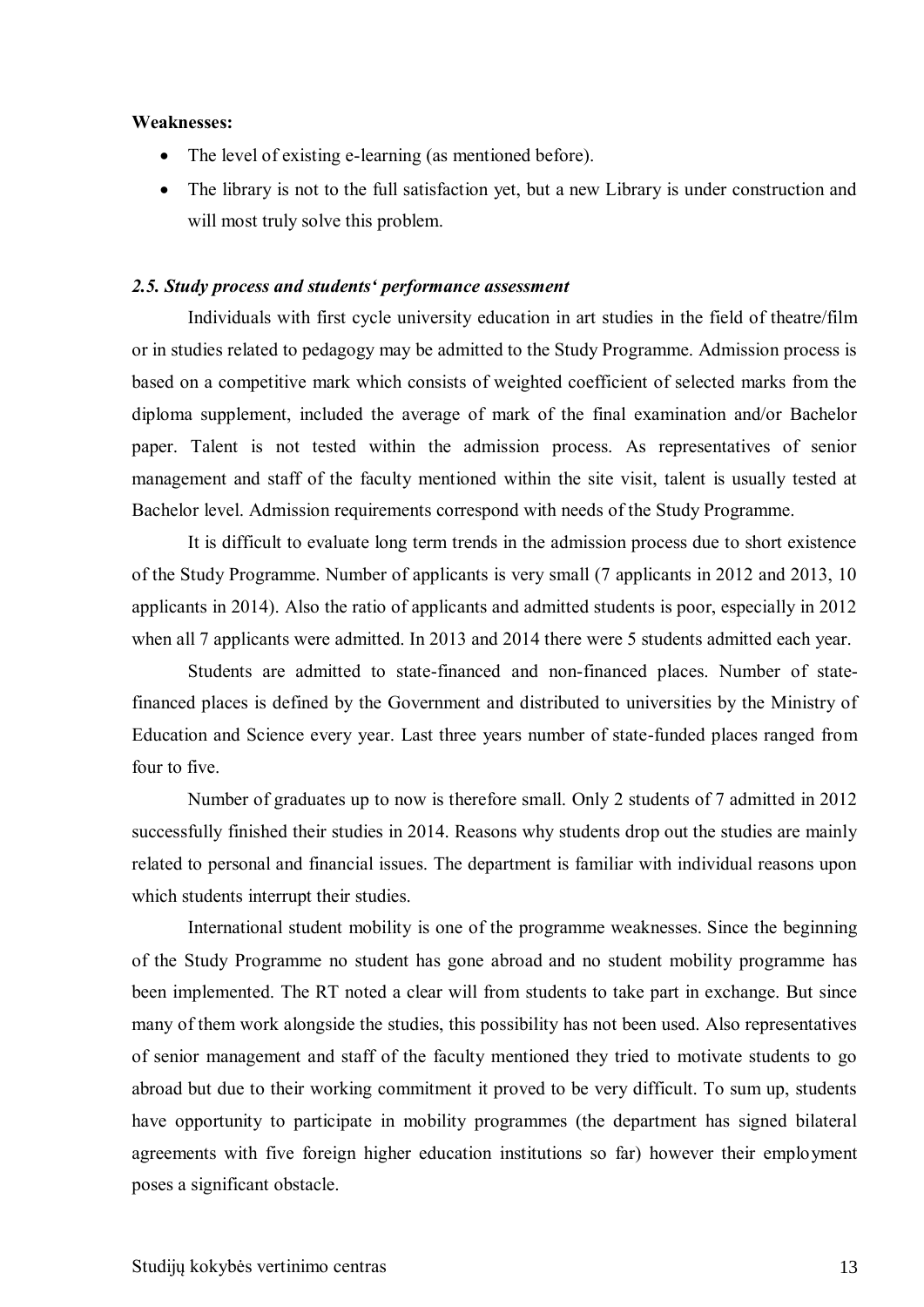The fact that students work alongside the studies has positive assets as well. They are already in practice, usually related to the Study Programme focus, so they can (and in fact do) share their experience and knowledge with their colleagues and teachers as well. All the Study Programme students carry out their own research, which results from their background, interests, career expectations or theatre education problems. They are also involved in a wide range of artistic and educational activities.

Students are provided with various kinds of academic and social support. They can consult issues related to their studies and research individually, in a group or by email. They have a possibility of individual study plan (no student has made use of this possibility yet). Students can take advantages of services provided by the Career Centre, the Psychological Counselling Centre of the University, the Sports Centre and the Centre of Culture. Students who need accommodation during the semester or examination period can request for a students' hostel. State-financed students can gain three types of scholarship (social, incentive, onetime) from the University Scholarship Fund. A possibility of reduction in tuition fee provided to students with financial problems exists. In general, the level of academic and social support is high.

Students are motivated to finish their examinations and the study programme properly and in time by financial sanctions. Resits of examinations are paid. A student who has completed the study programme but did not defend the Master paper can defend it in the coming year for a fee.

Assessment of students' achievements is based on a ten-point criteria-based assessment scale and cumulative system. A student fails when gets a grade of 4 or less. Grades received during midterm accountings and examinations form the final mark.

The assessment procedure is introduced to students in different ways. Students get information at introductory meetings, by teachers within semesters, in description of subjects. Also feedback on students' achievements is provided in several ways. Marks are not the only measure. Teachers provide students with oral feedback and encourage them to self-reflection as well.

## **Strengths:**

- Requirements for admission based on a competitive mark are clear and publicly accessible.
- Students carry out their own research, which results from their background, interests, career expectations or theatre education problems. They are involved in a wide range of artistic and educational activities.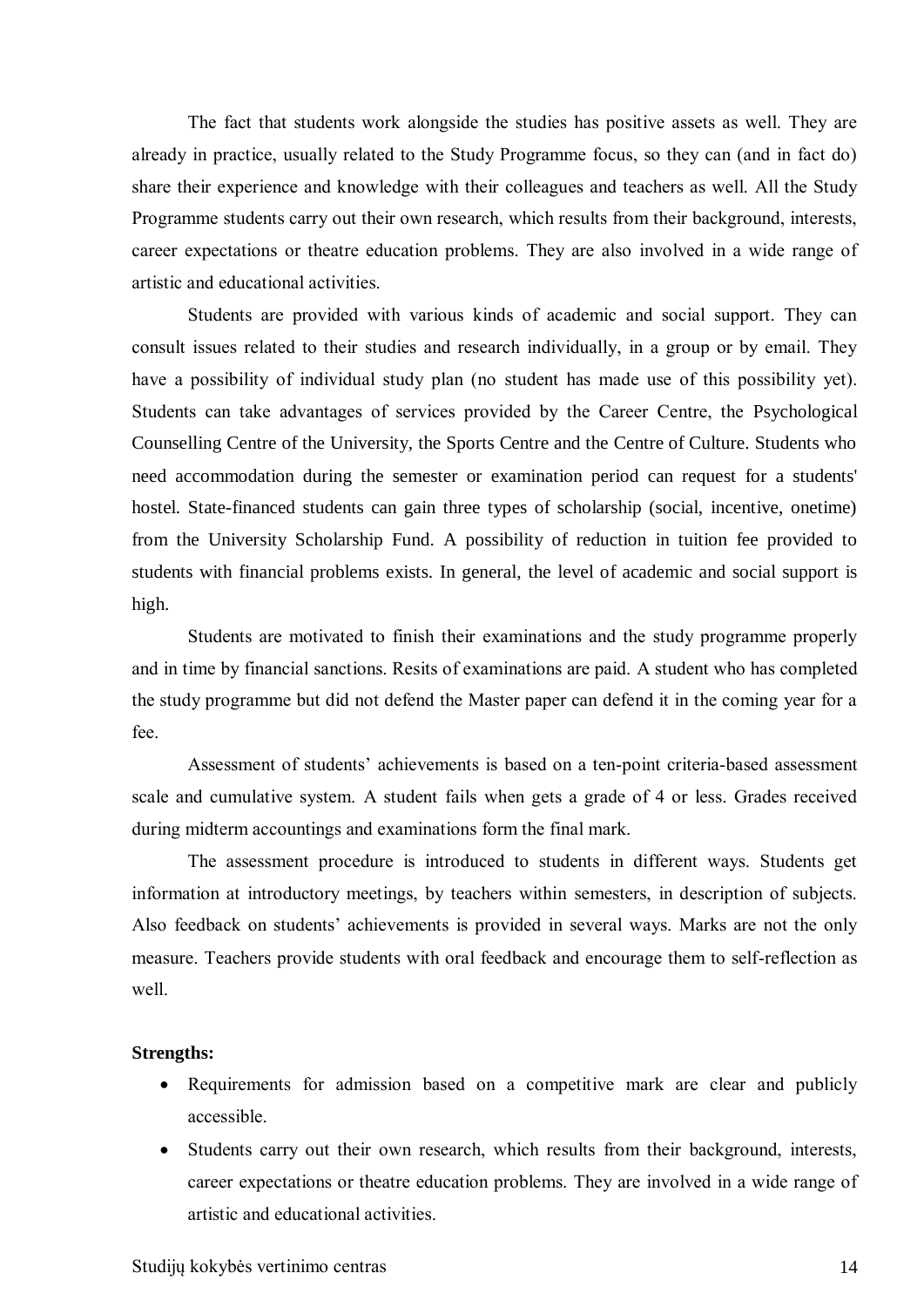- Academic and social support provided to students by the university is appropriate.
- Assessment of students' achievement is not based on marks only. Students are provided with oral feedback and they are encouraged to do self-reflection.

### **Weaknesses:**

- The admission criteria are based only on a competitive mark.
- The number of applicants is very small compared to the number of admitted students.
- Too few graduates up till now.
- Since the beginning of the Study Programme no student has been involved in any international mobility programme.

#### <span id="page-14-0"></span>*2.6. Programme management*

Management of the study programme is conducted at several levels: the university, the Faculty of Education, the Department of Arts Education and the Committee of the Study Programme where representatives of teachers, students and social partners are involved. Responsibilities for implementation, monitoring and decision-making processes related to the Study Programme are clearly defined and distributed.

The Study Programme is evaluated regularly. Social partners are asked to take part in evaluation once a year, and students' feedback is collected after each semester. There are several ways how students' opinion is surveyed: electronic questionnaires, paper-form feedback, discussions and individual consultations with teachers. As the RT was told at the site visit, students prefer informal feedback based on dialogue with teachers. Both social partners and alumni are invited to get involved in the programme development (e.g. heads of grammar schools were asked to define their needs which can be fulfilled by the Study Programme). However, there is a lack of more formal feedback from stakeholders and social partners.

Teachers are involved in the evaluation process as well. Beside pedagogues who are members of the Committee of the Study Programme, other teachers also participate in the programme assessment. Department meetings are a place where the present and future of the Study Programme are often discussed. Results of the internal quality assessment are taken into account when steps leading to improvement of the Study Programme are suggested.

### **Strengths:**

 Responsibilities for implementation, monitoring and decision-making processes related to the Study Programme are clearly defined and distributed.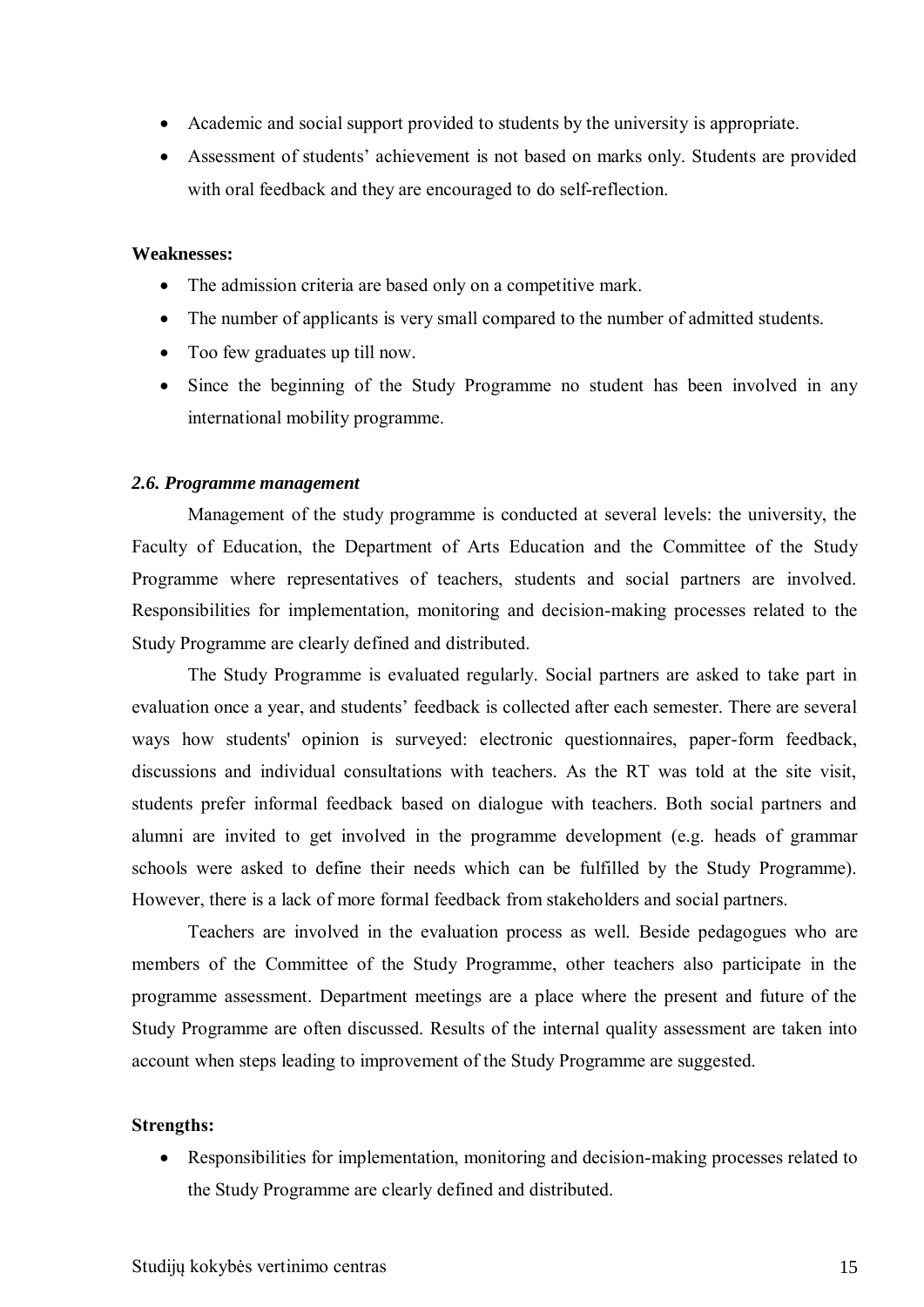- The Study Programme is evaluated by students, graduates and social partners on a regularly basis.
- Not only formal surveys but also informal feedback based on discussions between teachers and students are taken into account when the study programme is evaluated.

## **Weaknesses:**

The lack of more formal feedback from stakeholders and social partners.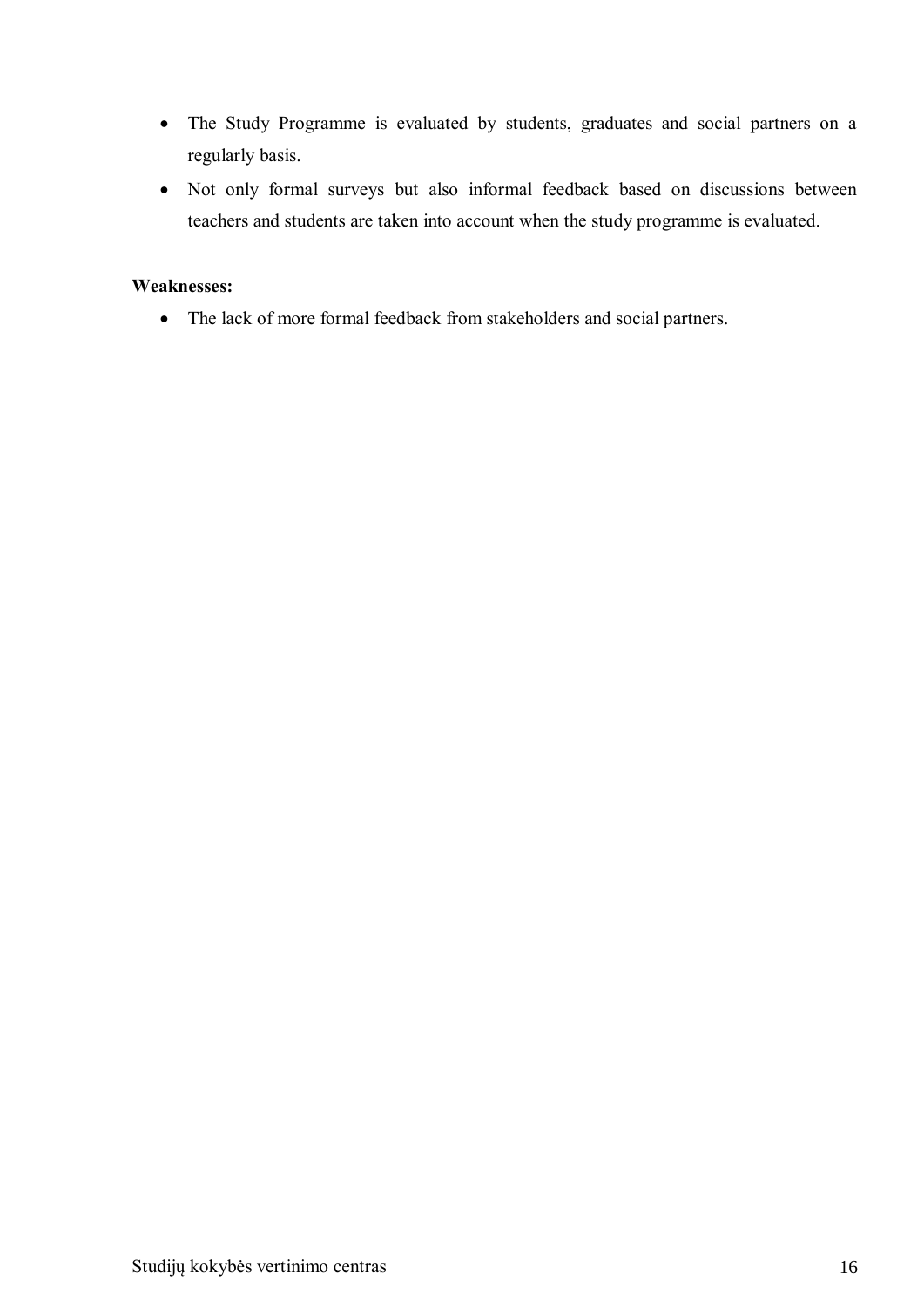## <span id="page-16-0"></span>**III. RECOMMENDATIONS**

The RT would recommend the LEU to consider the following activities:

1. To extend the offer of optional study subjects and allow the students to deepen their knowledge in the chosen areas.

2. To promote the Study Programme widely in national and international environment to attract potential students and increase the number of applicants.

3. To extend and deepen international relations, namely:

- to increase participation of the Study Programme teachers in academic exchange programmes,
- to increase the number of international guest-tutors and lecturers coming to teach in the Study Programme,
- to encourage and enable students to take part in student mobility programmes or shorter exchanges in the field of theatre education.

4. To improve virtual learning environment to make the self-dependent studies easier and more effective.

5. To rethink admission criteria towards verification of applicants motivation and talent, especially in case the number of applicants increases.

6. To implement more formal process of getting feedback from stakeholders and social partners at the faculty level.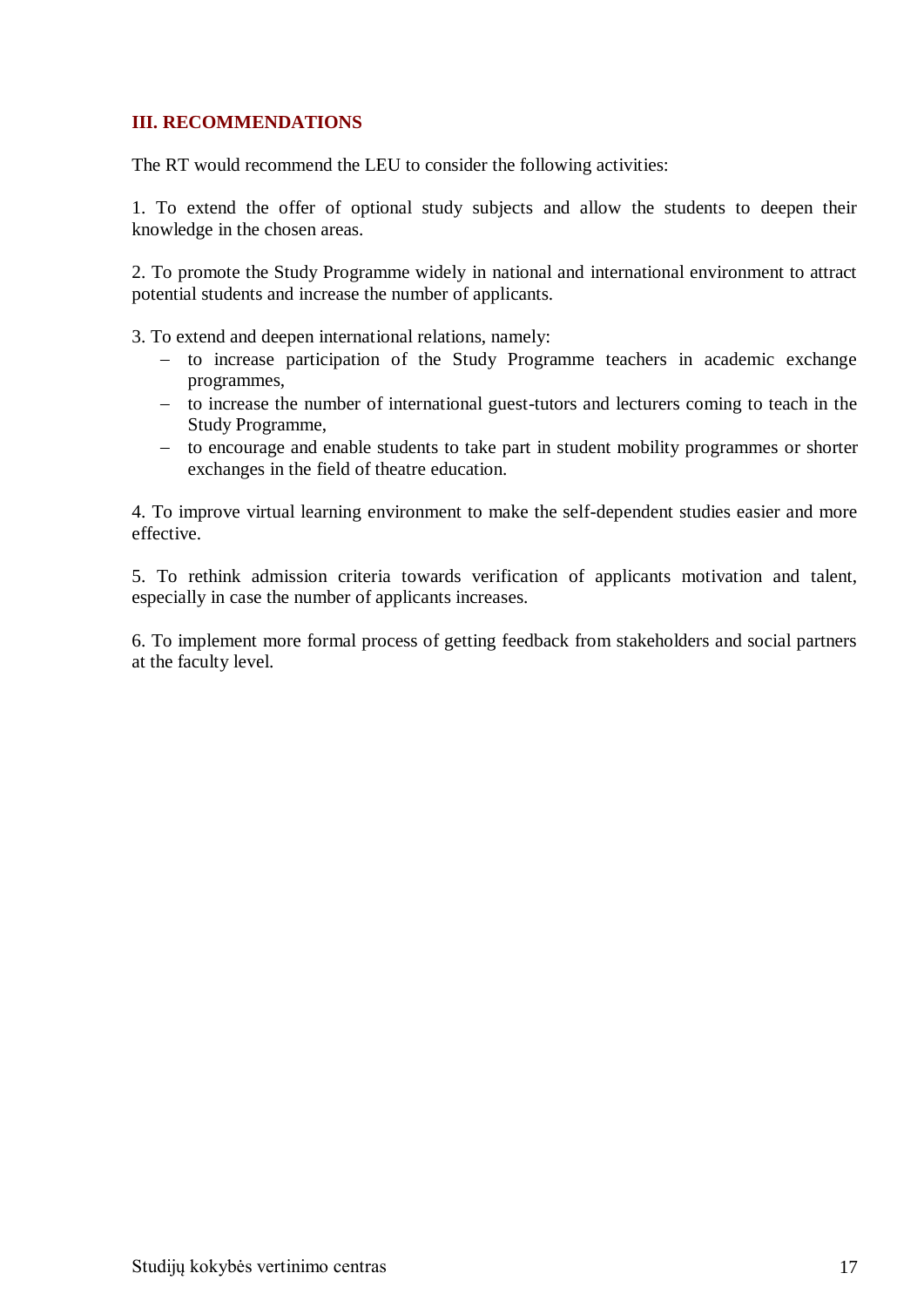# <span id="page-17-0"></span>**IV. SUMMARY**

## *Programme aims and learning outcomes*

## **Strengths:**

- The only Master Study Programme focused on Pedagogy of Theatre Art in Lithuania.
- The Study Programme is based on clearly specified needs of the professional field and labour market.
- Connection between aims of the Study Programme, intended learning outcomes, study subjects and areas of professional activity is clear and well described.

## **Weaknesses:**

- Students who did not study pedagogical BA study programme have to acquire teachers' qualification independently. The Study Programme does not include any pedagogical course the completing of which would entitle students to teach at schools of formal education.
- There is a need to promote the Study Programme widely in national and international environment to attract potential students and increase the number of applicants.

## *Programme design*

## **Strengths:**

- The scope of the Study Programme is sufficient to ensure the learning outcomes within the given timeframe.
- Subjects are internally interconnected, not repetitive. Their content reflects the latest achievement in the field.
- Study methods used in individual subjects are diverse and reflect the aims of the study programme and its learning outcomes.
- Considerable volume of self-dependent studies enables students to work and bring their practical experience and knowledge to the Study Programme, fellow students and teachers.
- Students are encouraged to search their own innovative solutions when practically realizing educational and artistic activities.

## **Weaknesses:**

 Regarding the high number of self-dependent work, virtual learning environment is not at appropriate level.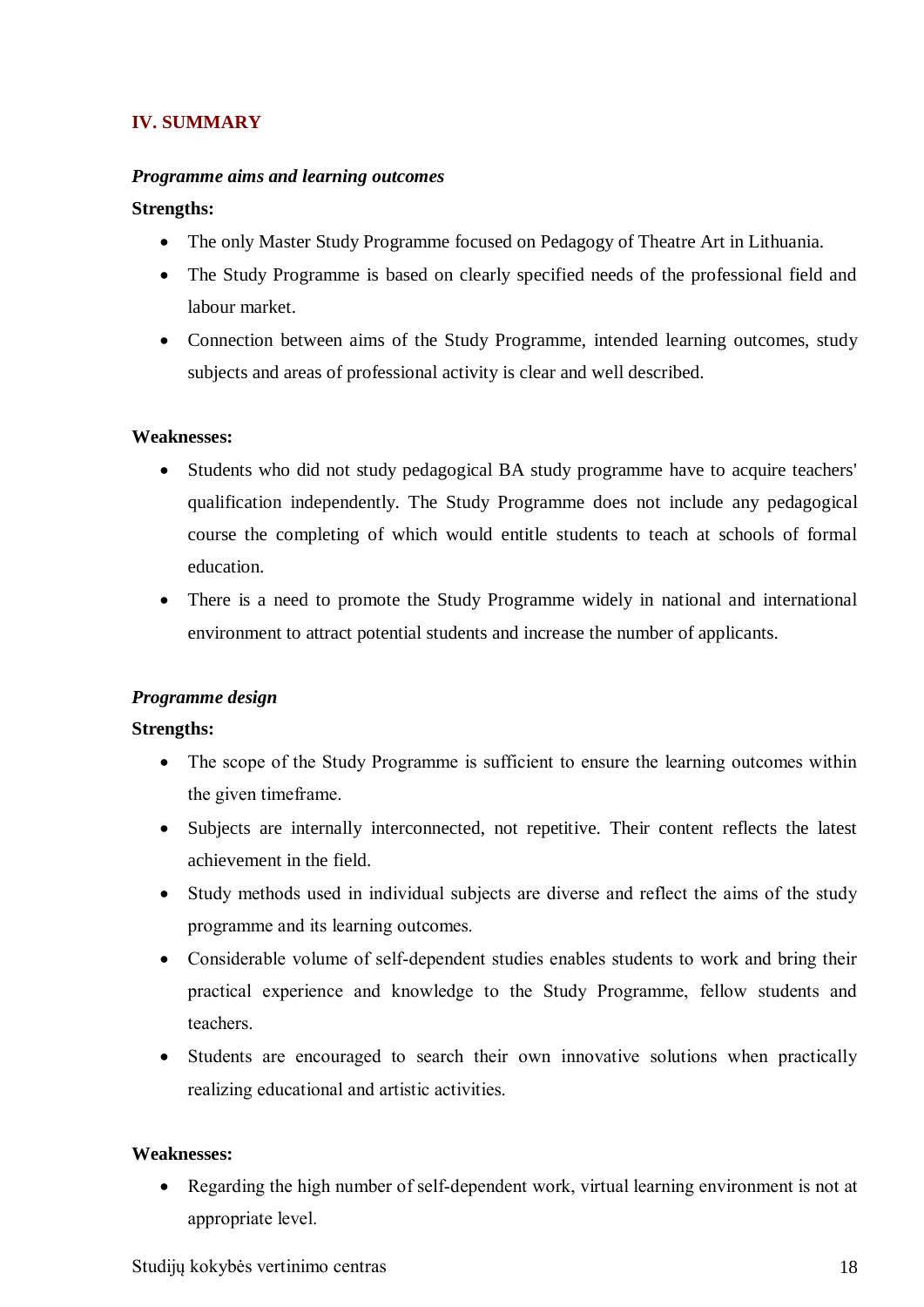• The number of elective subjects is limited. The content of these subjects is a matter of discussion.

# *Staff*

## **Strengths:**

- High-qualified teachers who are active in scientific, artistic, project and educational activities directly related with the Study Programme.
- Most of teachers are full-time and their number ensures needed diversity. The age structure is balanced.
- The department supports teachers to take part at training, events of professional development and study visits.
- The atmosphere between teachers and students is open and friendly. Teachers consider students their partners.

## **Weaknesses:**

- Participation of teachers in academic exchange programmes is not very high.
- The number of foreign guest-tutors and lecturers coming to teach at the department within academic exchange programmes is low.

## *Facilities and learning resources*

## **Strengths:**

- All of the classrooms utilized by the Study Programme have been renovated and technically equipped. The premises are adequate for the provision of the Study Programme.
- Students and teachers have access to a wide range of learning resources. Software and hardware needed is available to them as well.

## **Weaknesses:**

- The level of existing e-learning (as mentioned before).
- The library is not to the full satisfaction yet, but a new Library is under construction and will most truly solve this problem.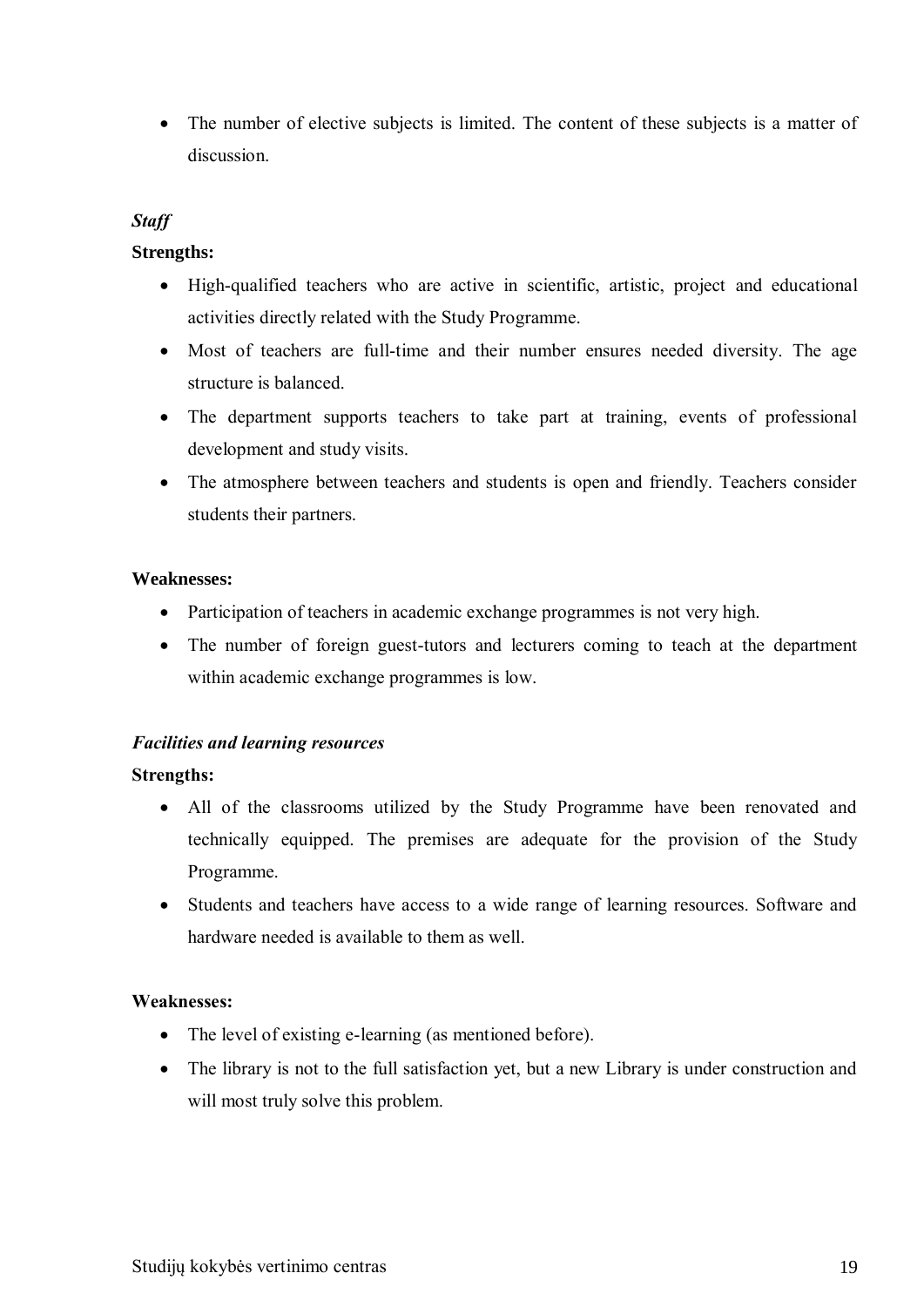## *Study process and student assessment*

## **Strengths:**

- Requirements for admission based on a competitive mark are clear and publicly accessible.
- Students carry out their own research, which results from their background, interests, career expectations or theatre education problems. They are involved in a wide range of artistic and educational activities.
- Academic and social support provided students by the university is appropriate.
- Assessment of students' achievement is not based on marks only. Students are provided with oral feedback and they are encouraged to self-reflection.

## **Weaknesses:**

- The admission criteria are based only on a competitive mark.
- The number of applicants is very small compared to the number of admitted students.
- Too few graduates up till now.
- Since the beginning of the Study Programme no student has been involved in any international mobility programme.

## *Programme management*

## **Strengths:**

- Responsibilities for implementation, monitoring and decision-making processes related to the Study Programme are clearly defined and distributed.
- The Study Programme is evaluated by students, graduates and social partners on a regularly basis.
- Not only formal surveys but also informal feedback based on discussions between teachers and students are taken into account when the study programme is evaluated.

## **Weaknesses:**

• The lack of more formal feedback from stakeholders and social partners.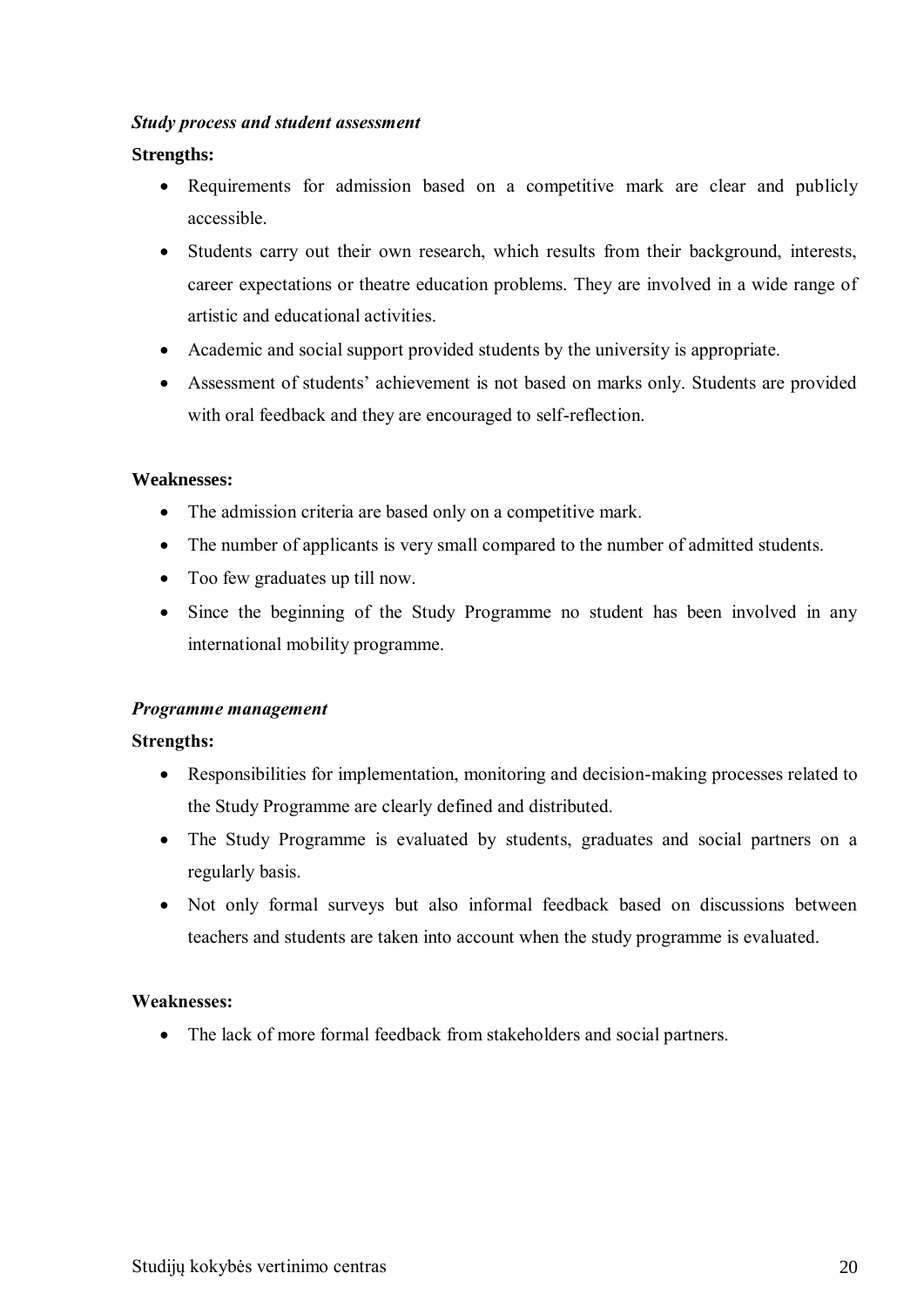# <span id="page-20-0"></span>**V. GENERAL ASSESSMENT**

The study programme *Pedagogy of Theatre Art* (state code – 621X14008) at Lithuanian University of Educational Sciences is given **positive** evaluation.

| No. | <b>Evaluation Area</b>                             | <b>Evaluation of an</b><br>area in points* |
|-----|----------------------------------------------------|--------------------------------------------|
|     | Programme aims and learning outcomes               |                                            |
|     | Curriculum design                                  |                                            |
| 3.  | Teaching staff                                     |                                            |
| 4.  | Facilities and learning resources                  |                                            |
| 5.  | Study process and students' performance assessment |                                            |
| 6.  | Programme management                               |                                            |
|     | <b>Total:</b>                                      |                                            |

\*1 (unsatisfactory) - there are essential shortcomings that must be eliminated;

2 (satisfactory) - meets the established minimum requirements, needs improvement;

3 (good) - the field develops systematically, has distinctive features;

4 (very good) - the field is exceptionally good.

| Grupės vadovas:<br>Team leader: | Prof. dr. Jan Lindvik    |
|---------------------------------|--------------------------|
| Grupės nariai:<br>Team members: | Mr Mika Ritalahti        |
|                                 | Dr. Hana Krejci          |
|                                 | Doc. dr. Rūta Mažeikienė |
|                                 | Mr Gytis Valatka         |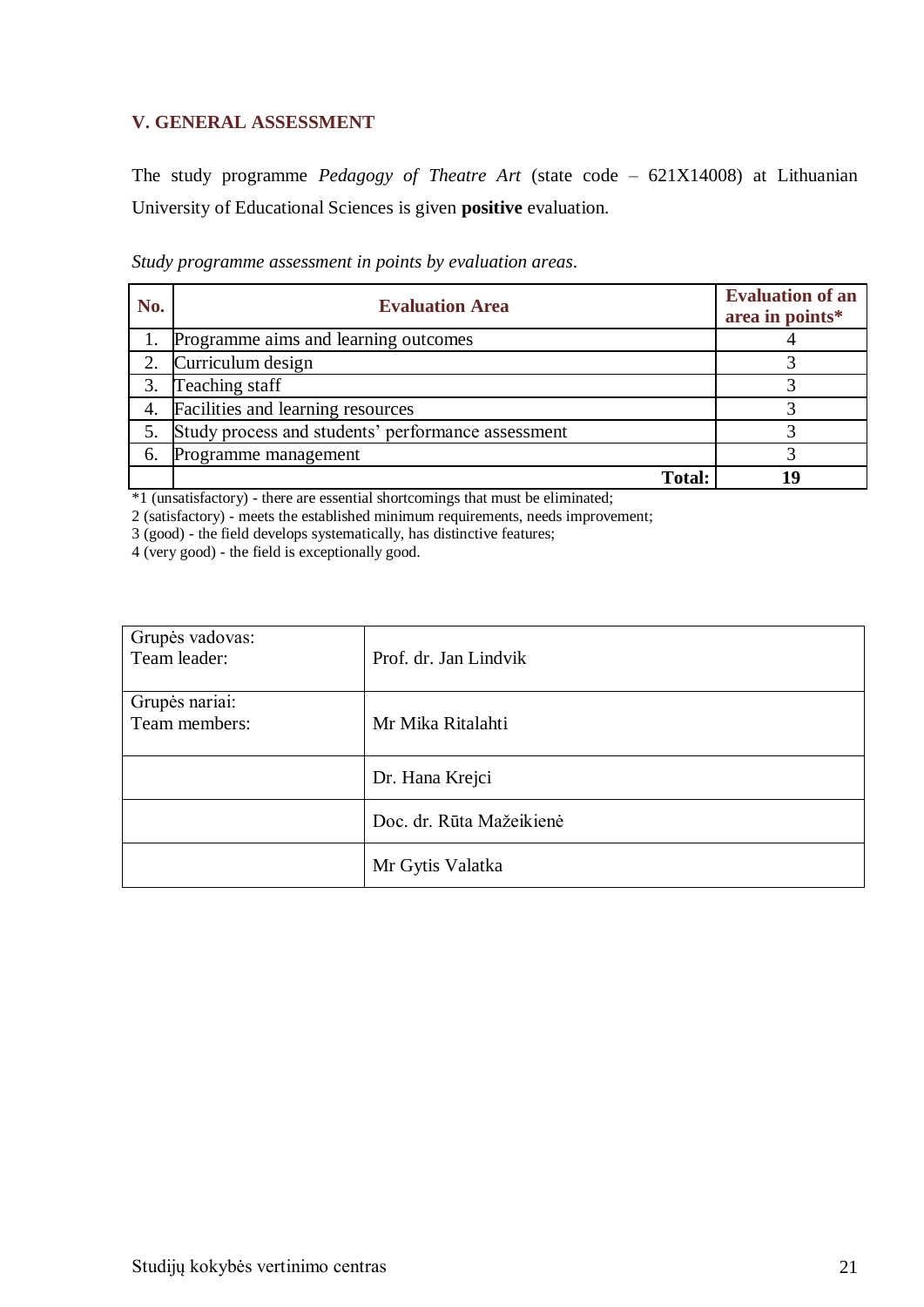## **LIETUVOS EDUKOLOGIJOS UNIVERSITETO ANTROSIOS PAKOPOS STUDIJŲ PROGRAMOS** *TEATRO MENO PEDAGOGIKA* **(VALSTYBINIS KODAS – 621X14008) 2015-07-16 EKSPERTINIO VERTINIMO IŠVADŲ NR. SV4-212 IŠRAŠAS**

<...>

# **VI. APIBENDRINAMASIS ĮVERTINIMAS**

Lietuvos edukologijos universiteto studijų programa *Teatro meno pedagogika* (valstybinis kodas – 621X14008) vertinama **teigiamai**.

| Eil.<br>Nr. | <b>Vertinimo sritis</b>                          | <b>Srities</b><br>įvertinimas,<br>balais* |
|-------------|--------------------------------------------------|-------------------------------------------|
| 1.          | Programos tikslai ir numatomi studijų rezultatai | 4                                         |
| 2.          | Programos sandara                                |                                           |
| 3.          | Personalas                                       | 3                                         |
| 4.          | Materialieji ištekliai                           | 3                                         |
| 5.          | Studijų eiga ir jos vertinimas                   | 3                                         |
| 6.          | Programos vadyba                                 | 3                                         |
|             | Iš viso:                                         | 19                                        |

\* 1 - Nepatenkinamai (yra esminių trūkumų, kuriuos būtina pašalinti)

2 - Patenkinamai (tenkina minimalius reikalavimus, reikia tobulinti)

3 - Gerai (sistemiškai plėtojama sritis, turi savitų bruožų)

4 - Labai gerai (sritis yra išskirtinė)

<...>

# **IV. SANTRAUKA**

*Programos tikslai ir numatomi studijų rezultatai*

Stiprybės:

- Vienintelė Lietuvoje *Teatro meno pedagogikos* magistrantūros programa.
- Ši studijų programa pagrįsta aiškiai nurodytais profesiniais reikalavimais ir darbo rinkos poreikiais.
- Studijų programos *Teatro meno pedagogika* tikslai, numatomi studijų rezultatai, studijų dalykai ir profesinės veiklos kryptys yra aiškiai susieti ir apibūdinti.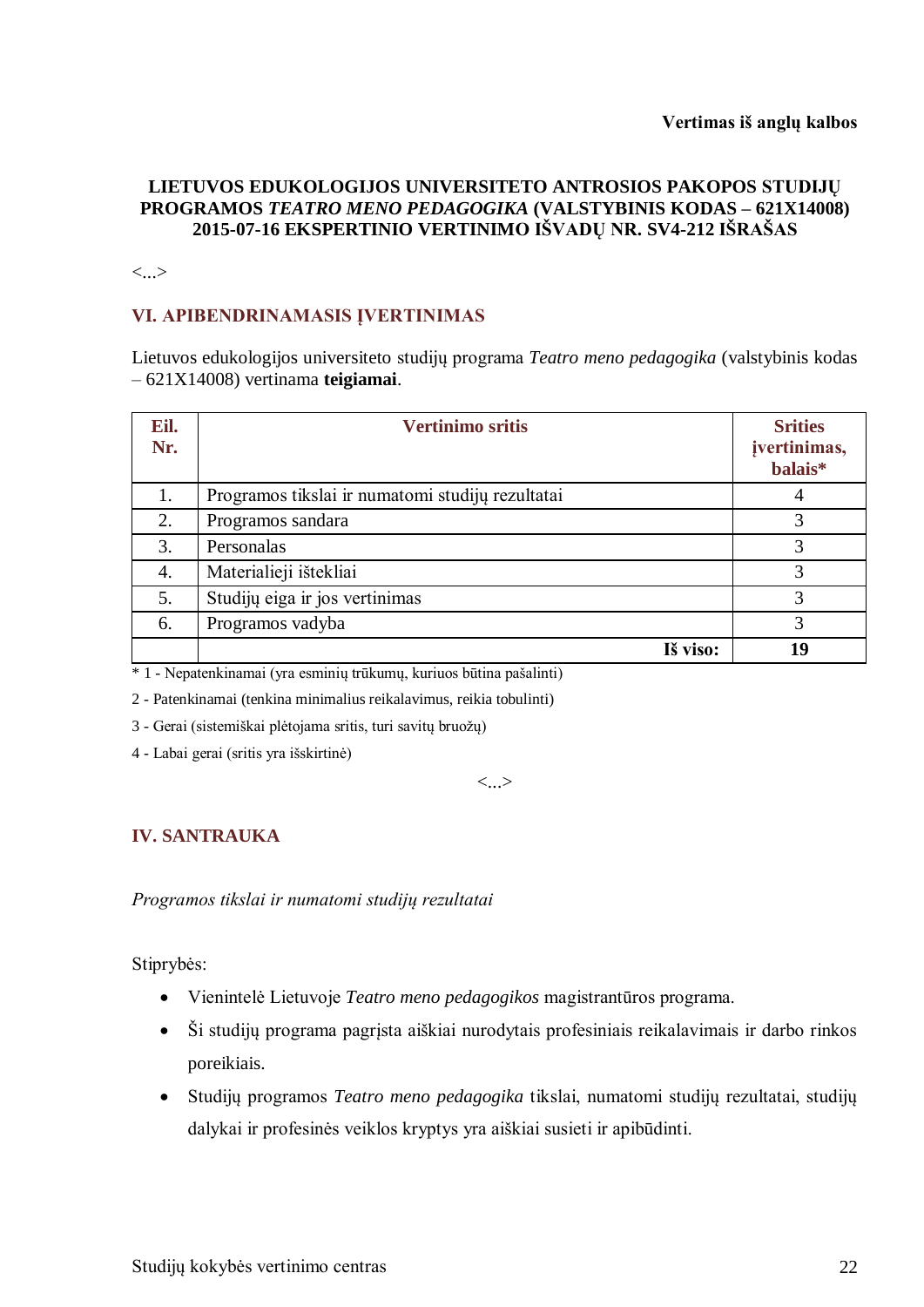Silpnybės:

- Nestudijavusieji pedagoginės bakalauro studijų programos turi savarankiškai įgyti pedagogo kvalifikaciją. Ši studijų programa neapima pedagoginio kurso, kurį baigus studentai įgytų teisę mokyti formalaus ugdymo mokyklose.
- Būtina plačiai reklamuoti studijų programą nacionalinėje ir tarptautinėje aplinkoje, siekiant atkreipti potencialių studentų dėmesį ir padidinti stojančiųjų skaičių.

# *Programos sandara*

Stiprybės:

- Studijų programos apimtis yra pakankama, kad per nustatytą laiką būtų galima pasiekti numatomus studijų rezultatus.
- Studijų dalykai išdėstyti nuosekliai, jų temos nesikartoja. Dalykų turinys atitinka naujausius šios srities pasiekimus.
- Dėstant atskirus dalykus taikomi įvairūs studijų metodai; jie atspindi studijų programos tikslus ir numatomus studijų rezultatus.
- Didelė savarankiškų studijų apimtis užtikrina studentams galimybę dirbti ir savo praktinę patirtį bei žinias pritaikyti studijuojant šią programą, bendraujant su kitais studentais ir dėstytojais.
- Studentai raginami ieškoti savarankiškų inovacinių sprendimų jiems praktiškai vykdant ugdymo ir meninę veiklą.

Silpnybės:

- Atsižvelgiant į didelę savarankiško darbo apimtį virtuali mokymosi aplinka nėra pakankamo lygio.
- Pasirenkamųjų dalykų siūloma nedaug. Jų turinį reikėtų apsvarstyti.

# *Personalas*

Stiprybės:

- Aukštos kvalifikacijos dėstytojai, aktyviai dalyvaujantys mokslo, meno, projektinėje ir ugdymo veikloje, tiesiogiai susijusioje su šia studijų programa.
- Daugelis dėstytojų dirba visu etatu, jų skaičius užtikrina reikalingą įvairovę. Amžiaus struktūra subalansuota.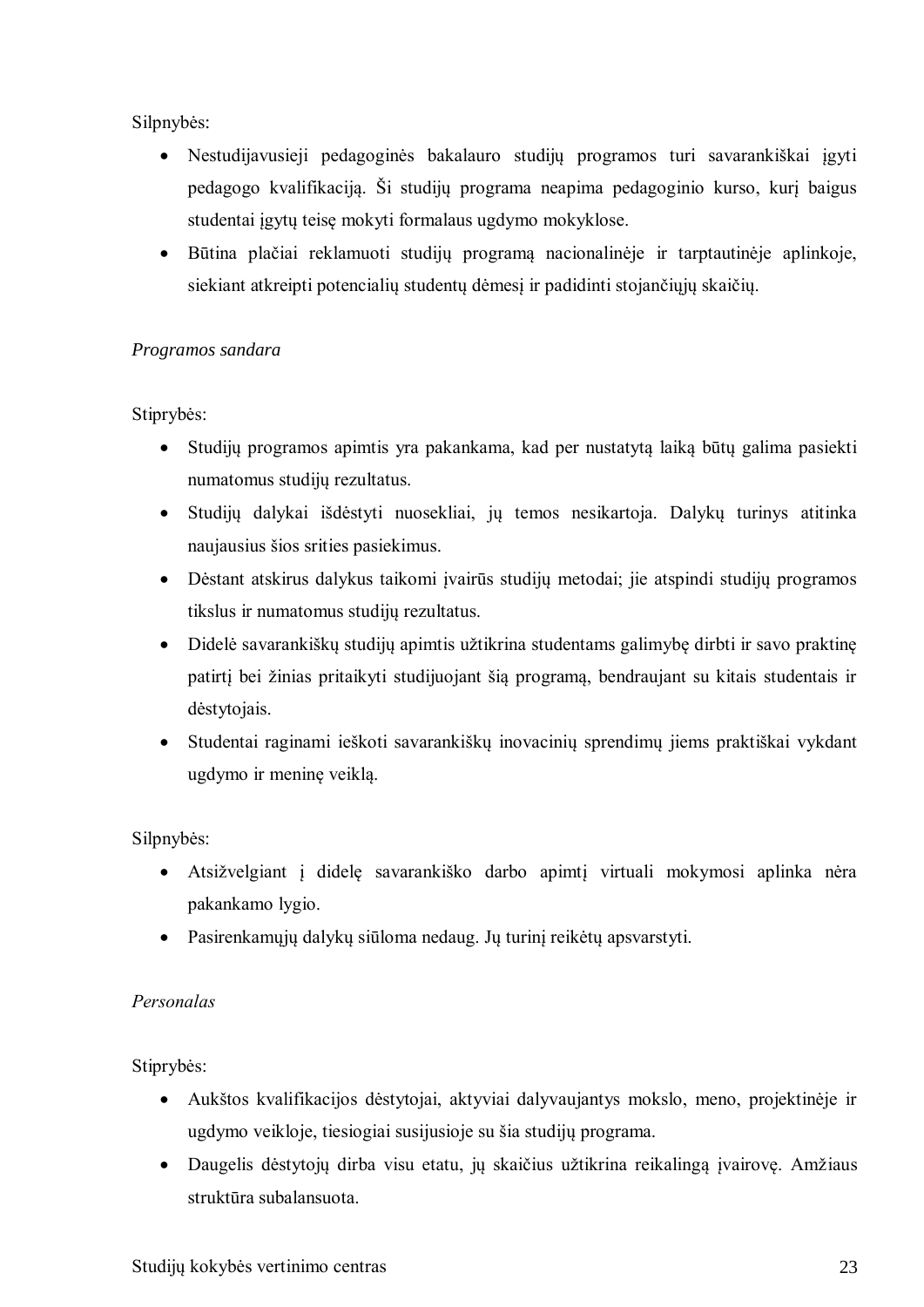- Katedra skatina dėstytojus dalyvauti mokymuose, profesinio tobulinimo renginiuose ir studijų vizituose.
- Dėstytojų ir studentų santykiai yra atviri ir draugiški. Studentus dėstytojai laiko partneriais.

Silpnybės:

- Dėstytojų dalyvavimo akademinių mainų programose lygis nėra labai aukštas.
- Pagal akademinių mainų programą į katedrą iš užsienio atvykstančių praktikos vadovų (tutorių) ir lektorių yra nedaug.

## *Materialieji ištekliai*

Stiprybės:

- Visos šiai studijų programai skirtos auditorijos yra renovuotos ir techniškai įrengtos, patalpų pakanka.
- Studentams ir dėstytojams yra prieinami gausūs metodiniai ištekliai, taip pat ir reikalinga techninė ir programinė kompiuterio įranga.

Silpnybės:

- Kaip pirmiau minėta, dabartinio el. mokymosi lygis yra žemas.
- Biblioteka dar netenkina visų poreikių, bet statoma nauja, kuri turėtų padėti išspręsti šią problemą.

## *Studijų eiga ir jos vertinimas*

Stiprybės:

- Aiškiai nustatyti ir viešai skelbiami priėmimo į studijas reikalavimai, pagrįsti konkursiniu balu.
- Studentai atlieka savarankiškus mokslinius tyrimus, kuriuos lemia jų išsilavinimas, interesai, karjeros lūkesčiai arba teatrinio ugdymo problemos. Jie dalyvauja plataus masto meninėje ir švietimo veikloje.
- Universitetas užtikrina studentams tinkamą akademinę ir socialinę paramą.
- Studentų pasiekimai vertinami ne tik pažymiais. Studentams teikiamas žodinis grįžtamasis ryšys, jie raginami užsiimti savistaba.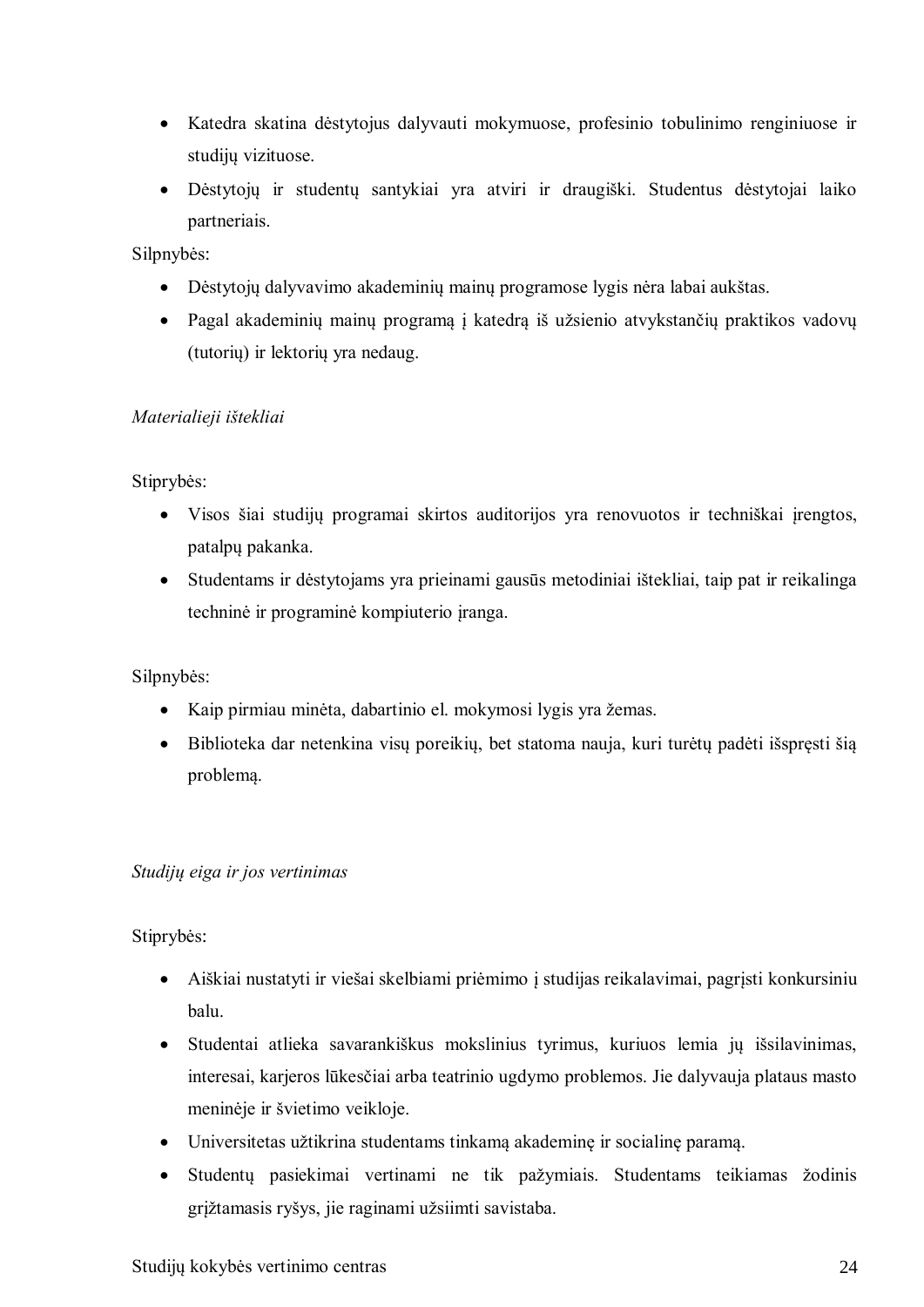## Silpnybės:

- Priėmimo į studijas reikalavimai pagrįsti tik konkursiniu balu.
- Stojančiųjų yra labai nedaug palyginti su priimtų studentų skaičiumi.
- Iki šiol yra pernelyg mažai absolventų.
- Nuo šios studijų programos įgyvendinimo pradžios dar nė vienas studentas nedalyvavo jokioje tarptautinių mainų programoje.

## *Programos vadyba*

Stiprybės:

- Aiškiai apibūdinta ir paskirstyta atsakomybė už šios studijų programos įgyvendinimo, stebėsenos ir su ja susijusių sprendimų priėmimo procedūromis.
- Studentai, absolventai ir socialiniai partneriai nuolat vertina studijų programą.
- Vertinant studijų programą atsižvelgiama ne tik į oficialias apklausas, bet ir į neformalų grįžtamąjį ryšį, pagrįstą dėstytojų ir studentų diskusijomis.

Silpnybės:

 Socialinių dalininkų ir socialinių partnerių grįžtamasis ryšys nepakankamai formalizuotas.

 $\langle \quad \rangle$ 

# **III. REKOMENDACIJOS**

Vertinimo grupė rekomenduotų LEU apsvarstyti šiuos veiksmus:

1. Siūlyti daugiau pasirenkamųjų studijų dalykų ir suteikti studentams galimybę gilinti žinias pasirinktose srityse.

2. Plačiai reklamuoti studijų programą nacionalinėje ir tarptautinėje aplinkoje, siekiant atkreipti potencialių studentų dėmesį ir padidinti stojančiųjų skaičių.

3. Plėsti ir gilinti tarptautinius ryšius, būtent:

Studijų kokybės vertinimo centras 25